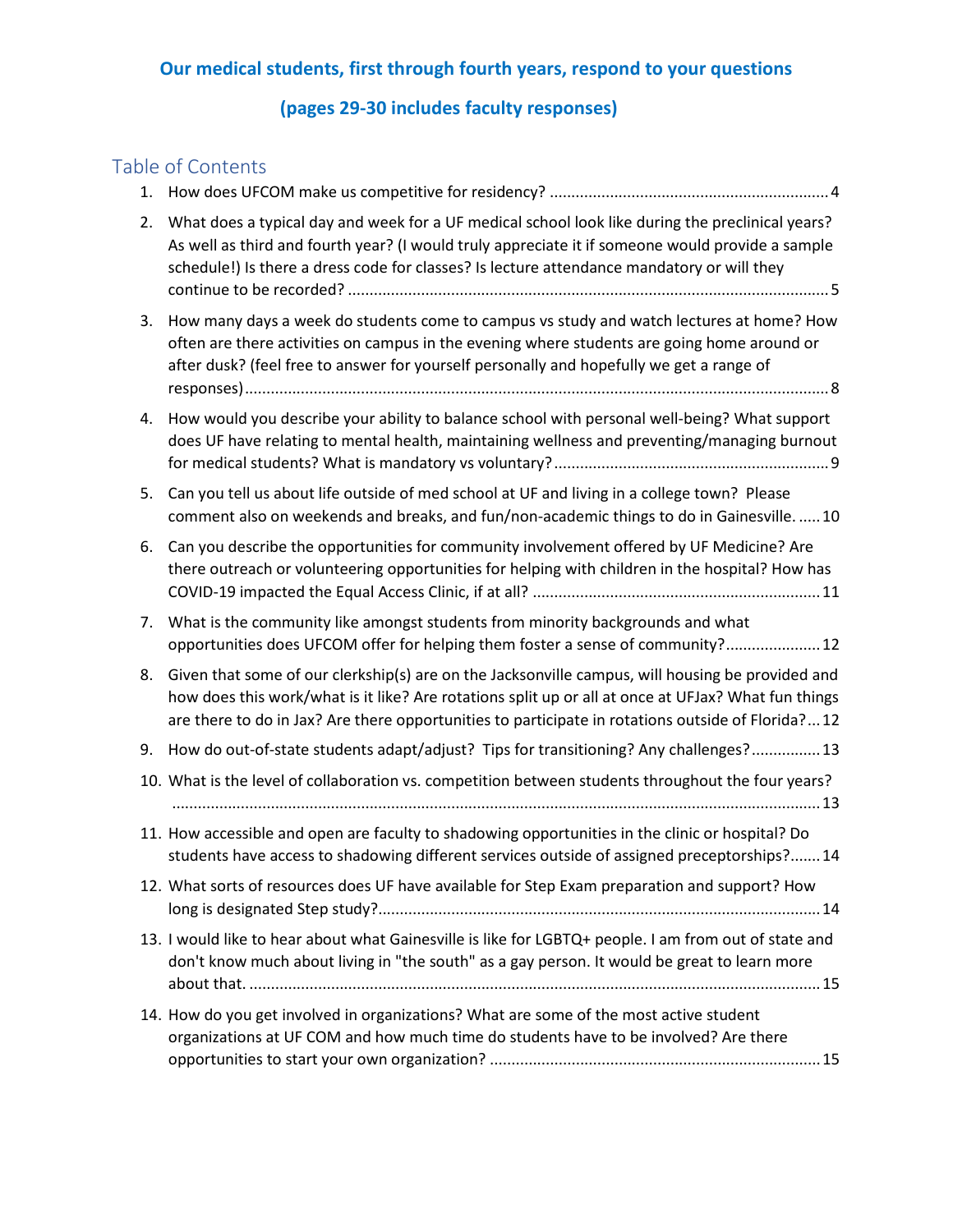| 15. Research: How common/sustainable is it for a medical student to engage in basic/translational<br>research during the school year? Is there time in 4th year? Has anyone done both clinical and<br>basic research (not necessarily at the same time)? Can anyone comment on the 10-week MSRP<br>experience and when one should apply to it? Does everyone receive the summer stipend? How |
|----------------------------------------------------------------------------------------------------------------------------------------------------------------------------------------------------------------------------------------------------------------------------------------------------------------------------------------------------------------------------------------------|
| 16. What is your favorite part about being a member of the UF COM community? Why did you<br>choose UF over other programs and is there anything you wish could be improved? What is one                                                                                                                                                                                                      |
| 17. Is there a formal mentorship/advisory system in place? Are medical students assigned a                                                                                                                                                                                                                                                                                                   |
| 18. What is the best way to connect with faculty and physicians with the goal of a mentorship                                                                                                                                                                                                                                                                                                |
| 19. What academic and career counseling resources are available to students? 19                                                                                                                                                                                                                                                                                                              |
| 20. What did UF students like the most and like the least about their clerkship years? How are                                                                                                                                                                                                                                                                                               |
| 21. What have been some COVID friendly ways that current students have engaged in to get to                                                                                                                                                                                                                                                                                                  |
| 22. How should I approach entering a Discovery Track? When is the best time to apply? 21                                                                                                                                                                                                                                                                                                     |
| 23. What UF resources do students have access to (ie: gym)? What is the closest gym to HMEB? Any                                                                                                                                                                                                                                                                                             |
| 24. What are the highlights of the UF Curriculum and what makes it unique for students? What is<br>the format of exams/assessments and how frequent do they occur? Are NBME shelf exams<br>used? How does grading work for M1 and M2? Is project-based learning prevalent in pre-clinical                                                                                                    |
| 25. In what ways does UFCOM support first generation and low-income students? 23                                                                                                                                                                                                                                                                                                             |
| 26. What does interdisciplinary and/or interprofessional experience look like at UF (such as working<br>with students and/or faculty from different colleges or areas on campus)? 24                                                                                                                                                                                                         |
| 27. What opportunities are there to explore different specialties and have clinical exposure before<br>third year? What global health opportunities or externships are (normally) available?  24                                                                                                                                                                                             |
| 28. What resources are provided to students (ie: computer/tech, study materials, printing)? What<br>should we purchase before school to be best prepared (clothing, tech, supplies, etc)?25                                                                                                                                                                                                  |
| 29. Is a car necessary for Phase 1 of the curriculum? At what point do you absolutely need a car? Is<br>public transportation reliable and/or are most things walking distance if you live close to                                                                                                                                                                                          |
| 30. What is one thing at UF that has really helped you and you are grateful to be a part of? Is there<br>anything you wish you utilized more, were more involved with, or wish you knew before<br>arriving? Tips to succeed academically and professionally as a first year? How long does it take                                                                                           |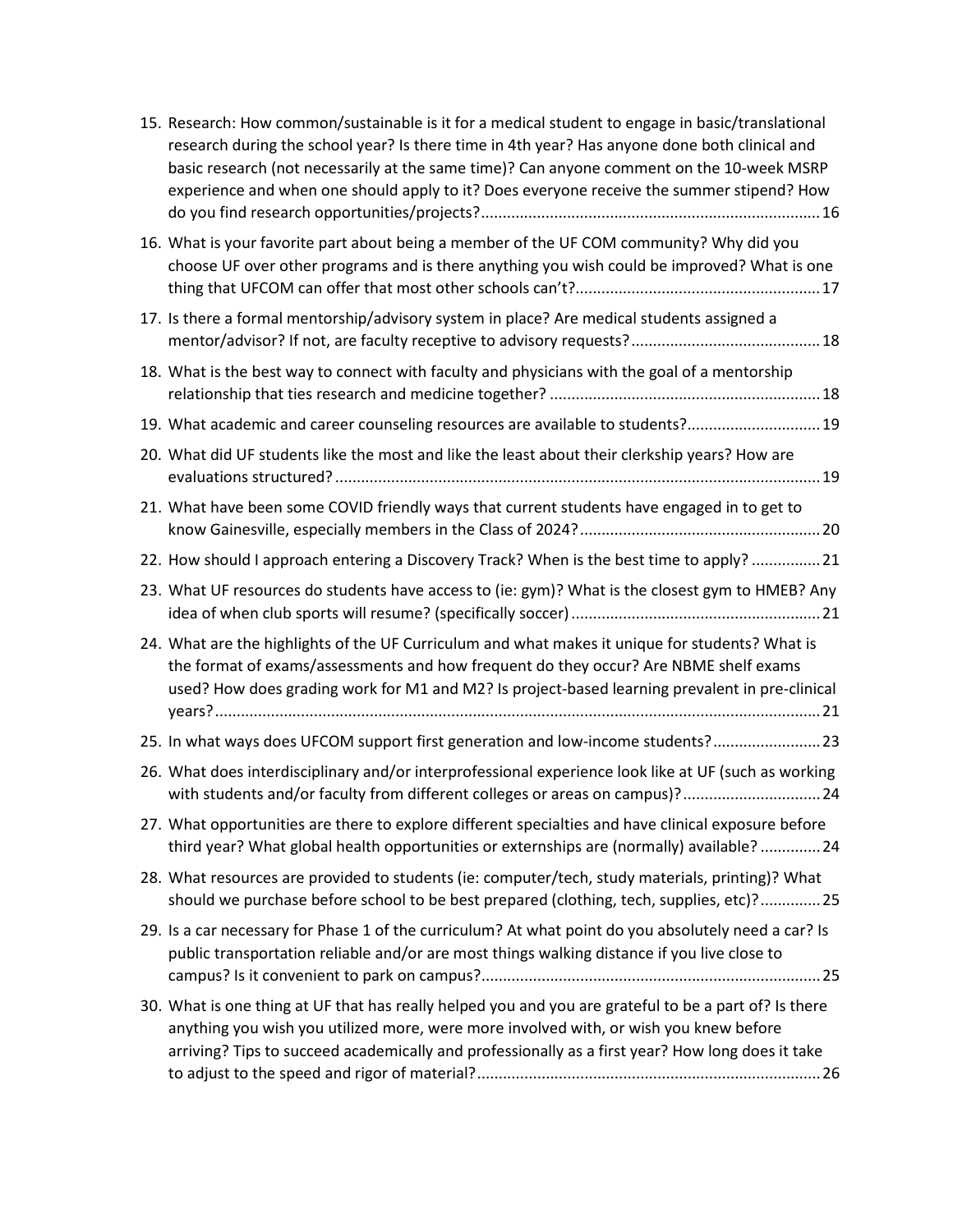| 31. What developments in the program do you expect in the next few years and which one are you<br>most excited about? How do you see Dean Koch's exciting new changes impacting us?  27                                                                                                                                                                                                                                                                                                      |
|----------------------------------------------------------------------------------------------------------------------------------------------------------------------------------------------------------------------------------------------------------------------------------------------------------------------------------------------------------------------------------------------------------------------------------------------------------------------------------------------|
| 32. What is cost of living like in Gainesville and what are some good ways to cut back on costs in<br>medical school? On average, how much do students spend? How do most students pay for                                                                                                                                                                                                                                                                                                   |
| 33. What is the culture both amongst peers and between faculty and students?  28                                                                                                                                                                                                                                                                                                                                                                                                             |
| 34. What are the plans for in-person classes and clinical opportunities in lieu of COVID-19 next year?<br>When should we expect to know the format of classes? What will precautions look like next year                                                                                                                                                                                                                                                                                     |
| 35. What resources and assistance are available to help UF COM students best ensure they do in<br>fact match, especially for competitive specialties? Are any changes to services/resources<br>anticipated in light of changes to Step 1 and 2? What resources does UF have for students who<br>do not happen to match? Could the "prestige" of UF COM put students at a disadvantage in<br>relation to some other schools when applying to residencies since Step 1 is moving Pass/Fail and |
| 36. How does UF work to prevent/stop mistreatment, if any, of students during rotations? 29                                                                                                                                                                                                                                                                                                                                                                                                  |
| 37. What will orientation and the first week of class schedule look like? Can we have a breakdown                                                                                                                                                                                                                                                                                                                                                                                            |
| 38. What is UFCOM doing specifically to continue to increase diversity and inclusion in students,<br>faculty, staff, etc? How are diversity, inclusion and health equity actively implemented in the                                                                                                                                                                                                                                                                                         |
| 39. What safe and socially-distanced bonding opportunities will be made available for students in                                                                                                                                                                                                                                                                                                                                                                                            |
| 40. Can someone do more than one Discovery Track, or do MSRP and Discovery in different                                                                                                                                                                                                                                                                                                                                                                                                      |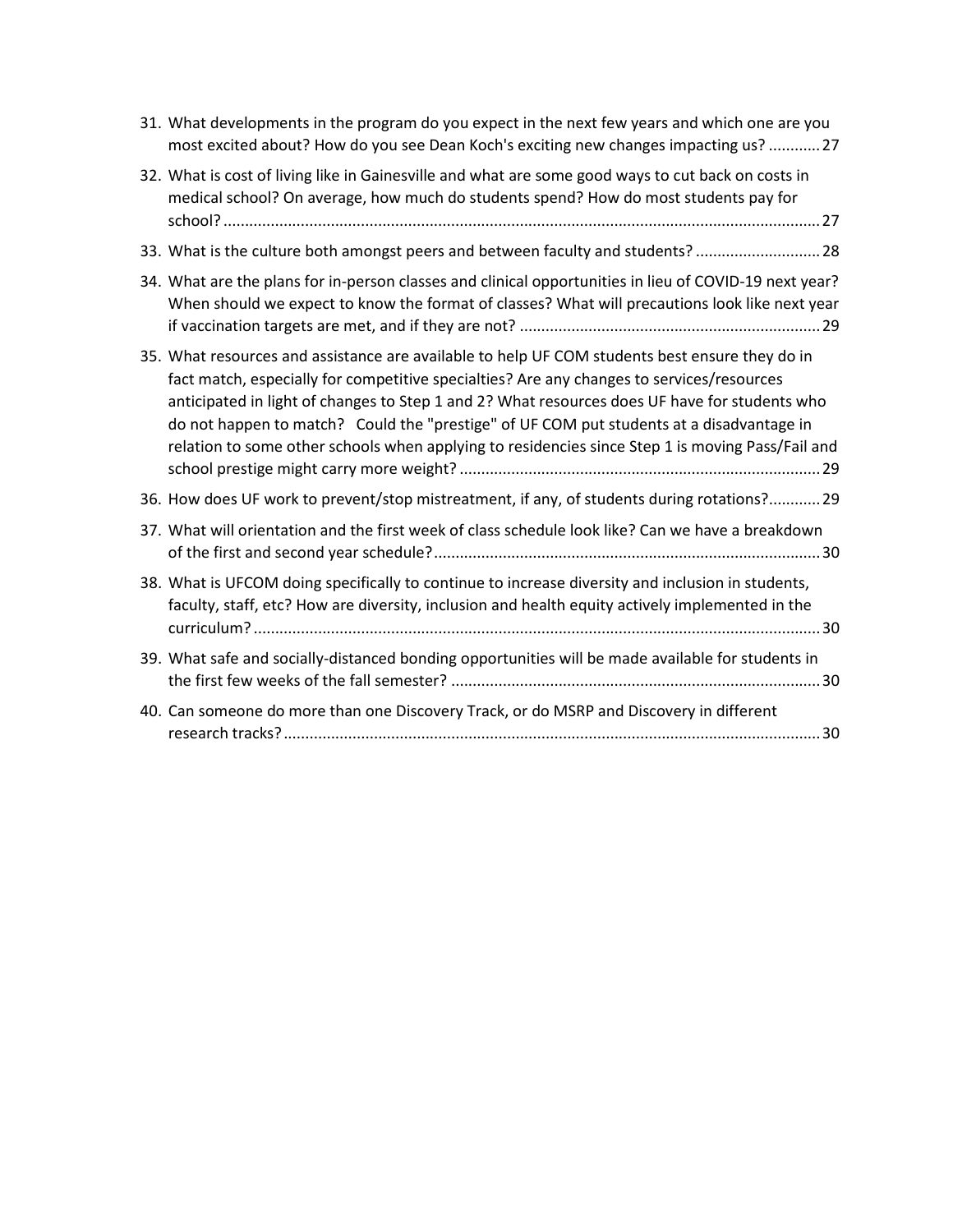#### <span id="page-3-0"></span>How does UFCOM make us competitive for residency?

- Availability of almost every specialty (and sub specialty) in house allows you to build rapport, get exposure, receive strong letters, etc without having to do additional away rotations to see that (big plus during COVID application year). There is a huge body of researchers, both clinical and bench, that are happy/willing to work with students and allow them to write manuscripts as 1st or 2nd author. UF is undoubtably a strong medical school which whether you like it or not has weight on residency applications. Programs want applicants from schools with a history of excellence.
- So coming as a fourth year who applied to pediatric residency programs this year, I felt that the faculty I worked with here were AMAZING and instrumental in helping me achieve my goals. I had top notch access to research and electives that really strengthened my application. UFCOM makes it easy to find research, formal AND informal mentors, and a breadth of clinical experiences.
- UF COM is known worldwide. It's within the top 40 medical schools nationally and is typically ranked as the number 1 medical school in Florida. Residency programs know that it is difficult to get into UFCOM and that the education you receive here is prestigious. Many of our students end up matching into extremely competitive programs (Many UC's and Ivies). This year, every MS4 that applied to the most competitive residencies (ex: Derm, Plastics, Ortho) matched to one of their top choices for residencies.
- **Many top residencies have had (and liked) UFCOM grads.**
- They train us incredibly well in our pre-clinical years to function within a clinical setting. By the time I got to my first clerkship of third year I felt very comfortable functioning within a hospital and clinical setting. Many of my non-UFCOM residents have commented over my third year on how impressed they are with UFCOM students during third year because they have a hard time believing they are "only third years". We also have many specialty-specific electives fourth year that help prepare you for your residency programs with things like bootcamps or skills labs. We also finish fourth year with "Internship 101," which helps prepare us for residency. So many residents and physicians have told me that UFCOM students routinely perform incredibly well in residency, and I can see why because I do feel very prepared, even just at the end of my third year.
- Strong mentorship support and clinical training; research opportunities; connections to world-class faculty; leadership skills.
- The name, quality rotations that you actually learn from, training at multiple sites.
- UF as an institution has all the specialties represented, so you can at least see what each field is like as a student. Beyond that, it is up to you to make the connections and do the research and get the scores/grades to match. It is not easy to match to a competitive residency, even with the above.
- UFCOM provides a comprehensive medical school experience with exceptional patient exposure and responsibility.
- UFCOM is well known as one of the best southeast institutions so the name itself carries some weight. Also, the many faculty I've worked with as I applied to residency were able to reach out to other faculty members that they knew across the country. The network the faculty members at UF have is truly incredible. Finally, UF trains its medical students really well so when we start residency we are among some of the brightest in each program. Therefore, if there is another resident in the years above you who was trained at UF, it is very likely that the program will be eager to accept more UF trained residents into their new classes.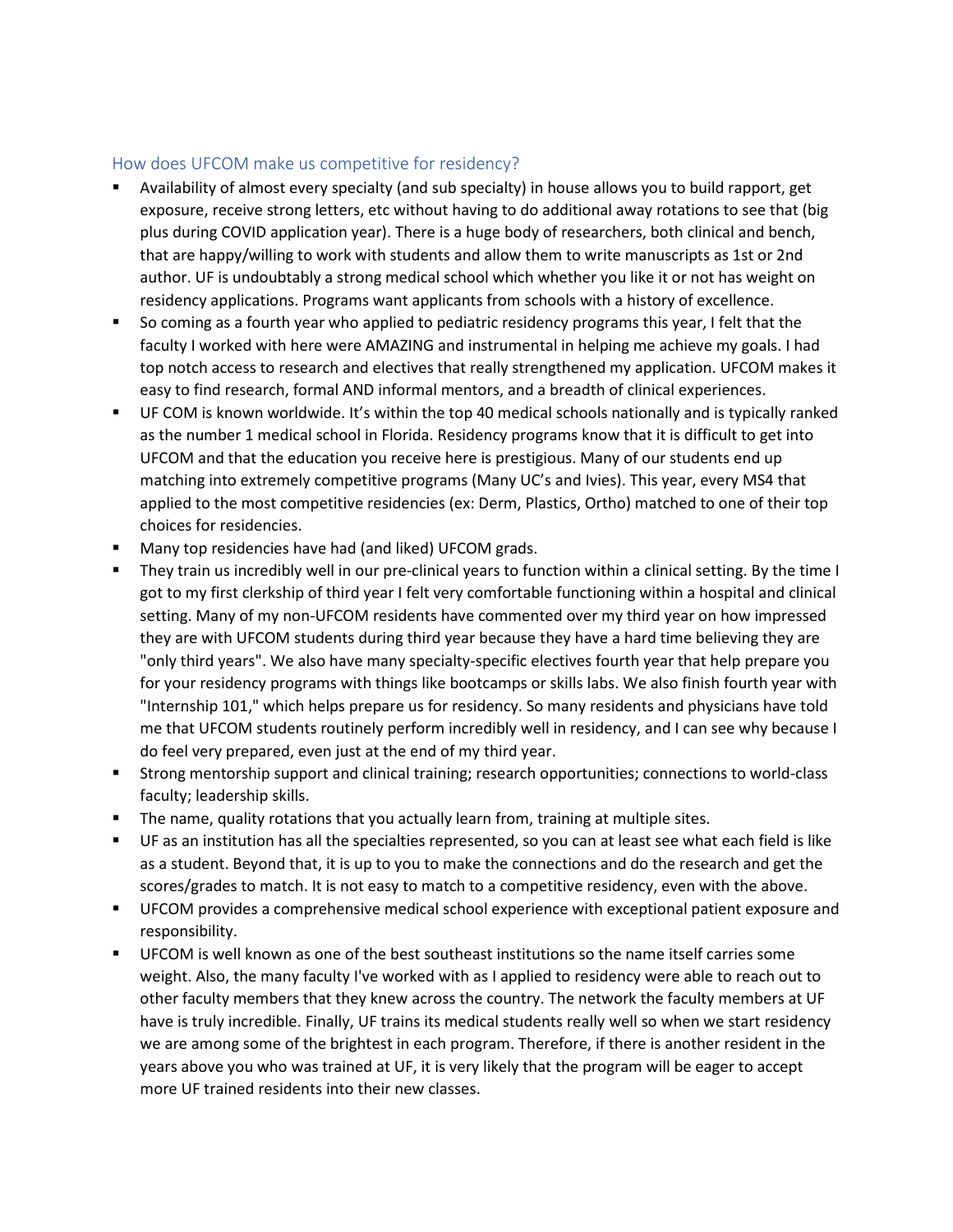<span id="page-4-0"></span>What does a typical day and week for a UF medical school look like during the preclinical years? As well as third and fourth year? (I would truly appreciate it if someone would provide a sample schedule!) Is there a dress code for classes? Is lecture attendance mandatory or will they continue to be recorded?

• MS1 Schedule (lots of variability): 8ish - wake up 9-10:30 - anki cards/review 10:30 - 6ish - watch lectures and make review materials/anki cards 6ish - 8ish - free time 8ish - 10ish - any studying or reviewing I didn't finish

Also a possibility: 7ish - wake up 8-10 - required lectures 10-12 - anki cards/review 12 - 2 - watch some lectures 2-5 - CLG meeting 5-7 - watch some lectures 7-9 - make anki/review materials

Dress code is anything appropriate. Sweats and tshirts ok. Exception is patient presentations where you dress as if you are in clinic.

Attendance is only required for some lectures. Maybe 2-6x/week. Only the required lectures are not recorded. It is very common for students to watch majority of lectures recorded and at a faster speed to save time.

• Preclinical: It really depends on the day of the week as to what is going on. Generally, we would have course-specific (i.e. genetics, foundations, systems-based like cardiology, GI, etc) lectures in the morning, a break for lunch where there are interest group meetings or you can do your own thing, and then either afternoon lectures for ICM (Intro to Clinical Medicine) or the afternoon off. Thursday mornings are anatomy mornings so that follows a different schedule. You can also watch lectures from home so your day can become even more your own. I would estimate that we had a few required lectures a week (this was also pre-Covid), and most course directors try to group them into blocks so you can come to campus on one day for it all rather than several times a week.

3rd/4th Year: Also depends on the clerkship you are on. Inpatient rotations, like surgery, internal medicine or inpatient peds, you are getting to the hospital between 5am - 6am and then leaving anywhere from 3pm - 7pm depending on the call schedule, case load, team you're on etc. On surgery and IM you work 6 days a week, but on the rest of the clerkships its M-F. For a clerkship like family medicine you are in an outpatient clinic from 8-5 M-Thurs and then Friday is clerkship lectures. Some clerkships you'll work a weekend day (IM, surgery) others you will not (psych, family, peds).

There is no dress code for most classes. If there is a patient presentation the dress is business casual.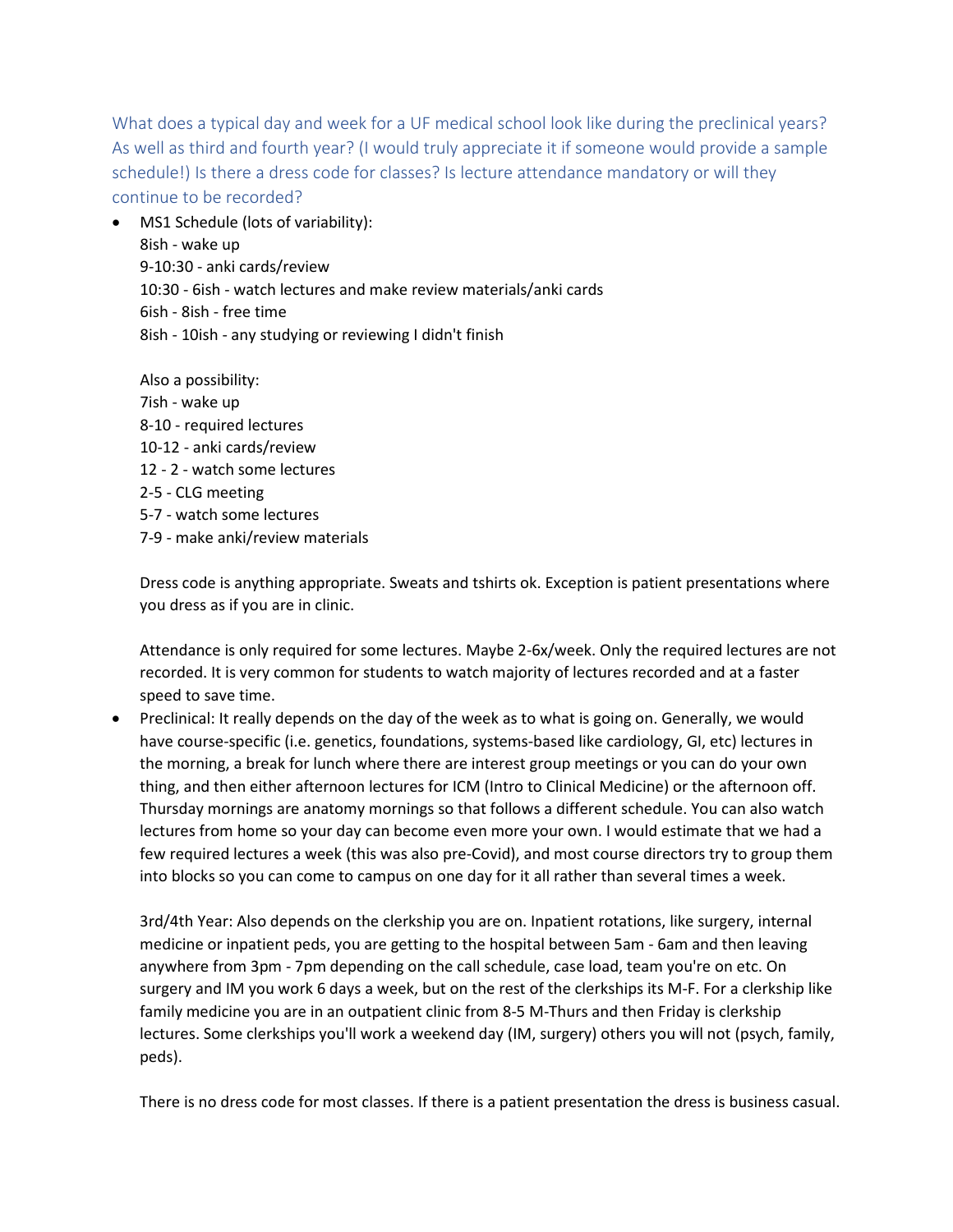Pre-Covid we had some required lectures but most were recorded!

- Third year of medical school varies a lot depending on the clinical rotation you are on. You will rotate through Internal Medicine, Pediatrics, Surgery, Obstetrics and Gynecology, Psychiatry, Family Medicine, and Geriatrics. Inpatient rotations have earlier hours (think arrival around 6:30 or 7am depending on the rotation) and will often require going in on one weekend day each week. Outpatient rotations have a more typically weekday 8 or 9am until 5pm schedule. Of course, this will vary based on each specific rotation and location! Each rotation also has lectures, simulations, and time for studying. Fourth year is even more variable as you curate your own schedule with electives specific to your future career.
- Not saying that this is the best or healthiest schedule/method out there, but I think it might be helpful to get a picture of the broad range of possibilities. My day to day schedule varies sooo so much. Some days I'm super disciplined and watch all my lectures, work out, and make dinner. Other days I grocery shop, clean my apartment, and maybe watch one of the five lectures, and then play catch up the rest of the week. And then other days I'm just feeling kind of bleh so I watch Netflix, take a nap, and get take out. It's all a balance and at the end of the day, I watch all my lectures, study the material I need to, and still feel prepared for the exam. Regimented schedules are great, but don't be super hard on yourself to be perfect!
- 1) Lectures have always been recorded and they will continue to be! The only new part is the option for Zoom (in-person lectures are still happening). I wouldn't be surprised if the Zoom option will continue to be offered after Covid-19 dies down because it's made watching lectures live so much more accessible.

2) Only a few lecture activities have required attendance — this is usually for labs and patient presentations, although sometimes there are required lectures (especially in the clinical medicine course). This only happens a few times per week, so most lectures do not have mandatory attendance.

3) Generally, no dress code for standard lectures! You should dress appropriately, but there are very few rules regarding what to wear to lecture. For patient presentations and LAC activities, you must dress in business casual.

4) For preclinical years, the schedule can change depending on what block you're on and if you prefer to watch live (in person vs at home) or stream later.

- Preclinical: Lectures 8-3/4p (online or in-person) with various in-person activities (anatomy, LAC, CLG); Clinical: depends on the rotation (harder ones 6a-6p; easier 8a-3/4p); mostly not sometimes business professional or casual for certain activities like standardized patient encounters
- Recorded! Dress code for class is anything but athletic shorts. I usually wore jeans and a casual shirt, maybe leggings but not usually. Business casual for LAC/patient presentations, which aren't super often.

#### Preclinical:

5:30 wake up and workout

7:30 head to school, either for 8 am class or for watching lectures/studying on my own in a study room

I took 10 min breaks every 50 min and usually went on a short walk

12: lunch break, sometimes I ate while watching lectures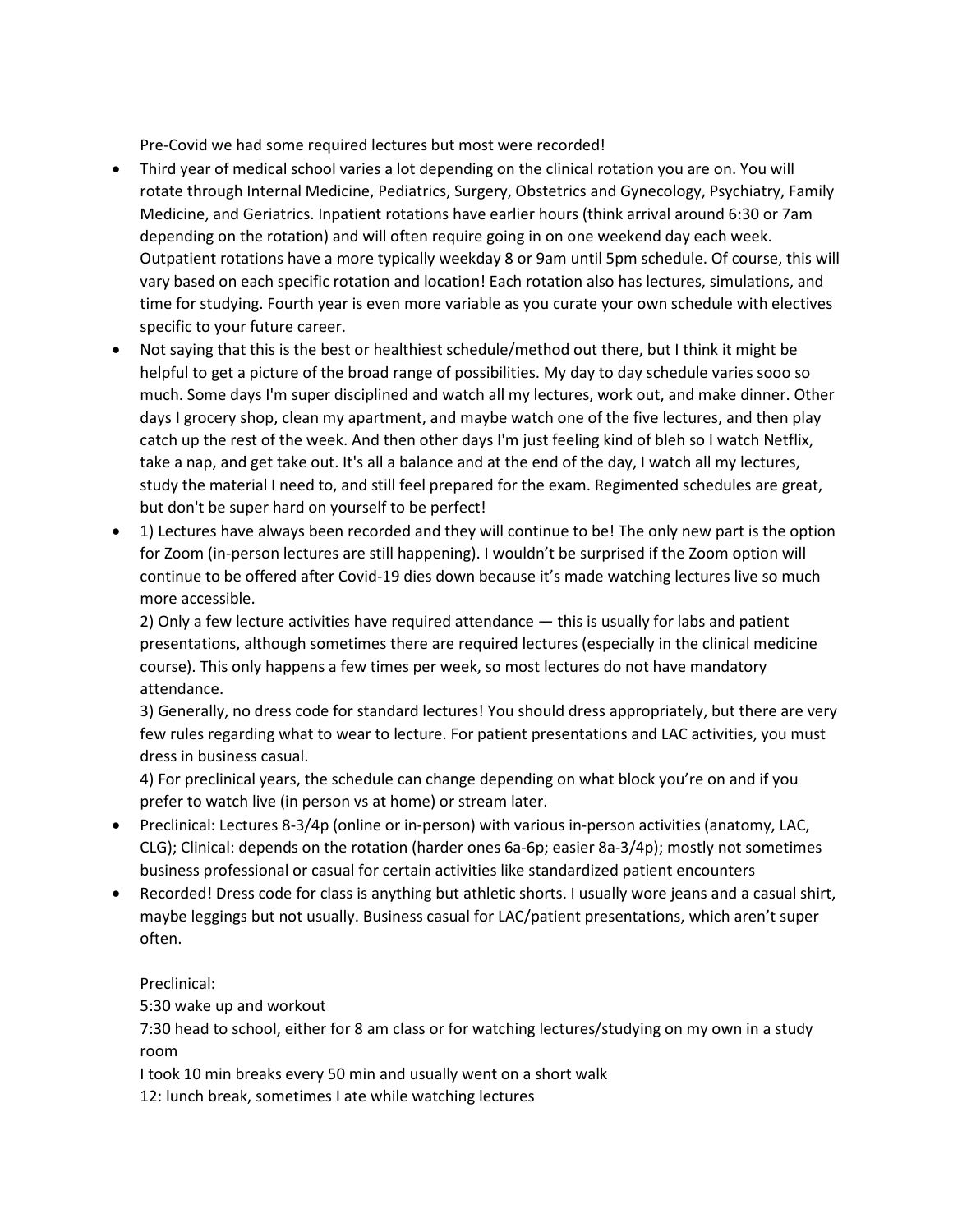12:30 back to work 4? 5? 6? Head home. Depends on the day, if it's close to an exam I would often stay much later, like 8 pm Depends on the day but anatomy lab, lac, CLG, a few labs are mixed into the school time 6pm eat dinner 6-8 study more? Tbd 8-9 relax 9? 10? Bed

Clinical is SUPER variable based on rotation. For anything starting 7a or later I would get up at 5 and work out. For things starting at 6 I would work out after work. Usually 1-2 hours of studying a day, none on weekends for me, but could often get done with stuff during down time during the day

- Preclinical years: watch recorded lectures, make flashcards, study flashcards, take exams. Third and fourth year: 4-8 week rotations in different fields. Expected to show up and learn and try to help in small ways and study when not in the hospital. Standardized exam at the end of each rotation. Dress code for preclinical is casual. Third/fourth year is business casual or scrubs depending on rotation.
- Preclinical years: Combination of lectures, lab, small group, LAC from 8am-5pm on some days, less on others. Lectures are not mandatory. Dress code is casual, however please always remember to be professional and wear ID badge.

Clinical years: Students report to hospital service in either business casual or scrubs (depending on setting/team, etc). Hours vary based on service, team and attending. Intermittent didactics or simulations are scheduled throughout.

- In both settings, 12-1PM is typically free to grab lunch.
- In first year, the weeks during preclinical are relatively uniform aside from occasional events or meetings that occur. Some days are busier than others. Mondays are usually less busy, normally just a few hours of lecture in the morning and in the afternoon (most of the time they are not required). Tuesday/Wednesday, lectures in the morning (anywhere from 8-12, 9-12, or 10-12) and then either CLG (small groups) from 2-5 or LAC sessions for max an hour (practicing clinical skills). In first semester, our Thursdays would be similar to Mondays, but now for second semester, some students use Thursday pm as time for their MSRP or for the Discovery Pathway. If you are not participating in either of those, then your afternoons are pretty free. Fridays: again lecture in the morning and then we may have anatomy lab for an hour in the afternoon. This may seem heavy on the lecture content, but course directors frontload their courses (provide most of the material during the first 1- 2 weeks) so that it opens up a lot of time in the latter part of the course for us to focus on studying and mastering the material. As far as required and recorded lectures, course directors will delineate which lectures are mandatory and which are not. The mandatory lectures are usually labs where teamwork/participation is necessary, and patient presentations. Also, lectures will definitely be recorded unless it's a patient presentation! For dress code, just dress appropriately! You don't need to dress business casual/scrubs everyday unless you need to for a class.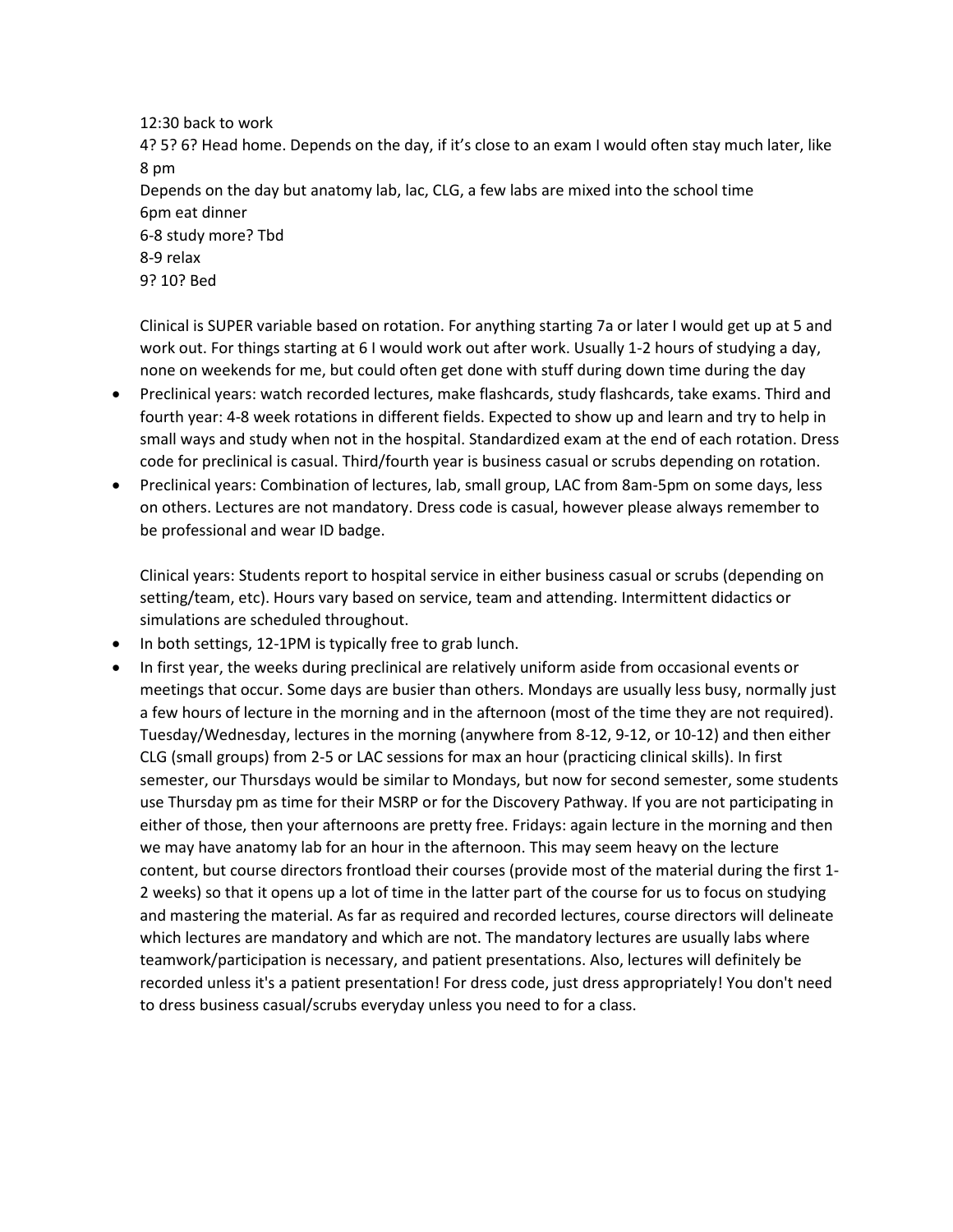<span id="page-7-0"></span>How many days a week do students come to campus vs study and watch lectures at home? How often are there activities on campus in the evening where students are going home around or after dusk? (feel free to answer for yourself personally and hopefully we get a range of responses)

- Some students watch lecture at school every day (10% or so). About 15% watch live via Zoom. The rest either watches lectures later or watches them during lecture time on a higher speed (they are posted 10 minutes after lecture end for streaming). There are very few school activities that require you to stay on campus late. This may be due to COVID, but in general, I think there has only been about 3 required activities that ended after 5pm for the MS1s so far. There are occasional social events/meetings/group reviews in the evenings, but those are typically optional. I know a few people that stay on campus late to study, but I and many others try not to stay on campus past 5pm.
- Personally, I would say about a 55/45 home to campus ratio. I've started coming to campus more this semester, partly due to some more classes/anatomy lab being in person and partly because I enjoy the comradery of interacting with my lovely classmates.
- I go to campus 3ish times per week. It is required usually twice per week (1 day for CLG and 1 day for LAC activity). I go in especially when I need to be productive because it is easy to get distracted at home. The only school activity you get out after dusk is Anatomy Bootcamps. 1/3 of the class does the bootcamp at once so you would get out with dozens of other people who would probably be walking in the same direction.
- I watched at home (read at coffee shop) every day; not often in pre-clinical years do you go home late, but often in clinical depending on the rotation.
- Super variable for what is required, but I personally went to campus daily. Usually 2-3 days a week have some required things. Other than like the shortest days of the year you shouldn't be going home in the dark! Stuff almost always ends by 5pm. Also, I biked and walked and always felt safe! Gainesville is safe and biker friendly.
- Students come to campus most days for CLG or LAC or anatomy or a rare required lecture.
- Your campus attendance is up to you. However, certain activities such as small group, lab and LAC are required attendance. Some students may choose to spend most of their studying at home and only come to campus on the days that there are required activities. Rarely do students have activities that end after dusk. There are tutoring/group review sessions that may run in the evening, but those are optional. During the clinical years, certain rotations, such as surgery, OBGYN may require students to stay into the evening.
- Personally, I went to class essentially every day, every week of my preclinical years. I will say this isn't the norm though. In first year, we probably started with about 50 people coming consistently and by the end of second year we had about 20 people consistently at all lectures. Usually all campus activities finish by 5 pm, if not earlier, and not even all these are required per say, so there isn't anything required after dusk really.
- During my first 2 years, I attended most of the lectures in person. While this is not the norm (most students gradually stop attending lectures in person after Genetics), I enjoyed seeing friends each day in class and having a set schedule. I found that if I watched the lecture in person rather than on 1.5x at home, I understood the material better the first time through and had to review it fewer times prior to the test.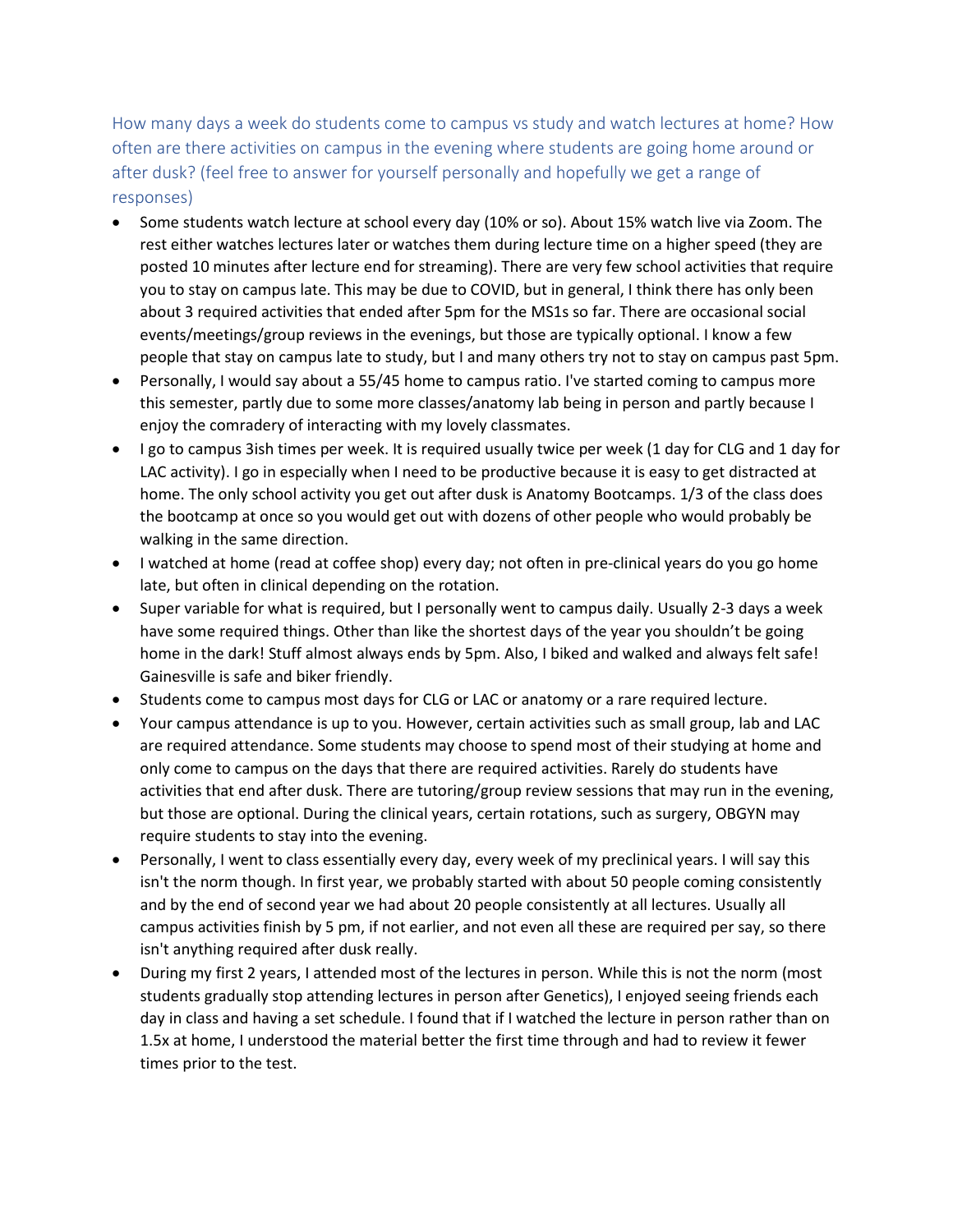<span id="page-8-0"></span>How would you describe your ability to balance school with personal well-being? What support does UF have relating to mental health, maintaining wellness and preventing/managing burnout for medical students? What is mandatory vs voluntary?

- I felt very comfortable with this balance. Dr. Dede (UFCOM counselor) is a great resource! "Mandatory" wellness happens weekly with check-ins during collaborative learning groups - I thought this was super beneficial for me!
- No mandatory wellness lectures, which is appreciated. PRIME track is helpful learn about meditation, etc. (Promoting Resilience in Medicine – PRIMe)
- I would say it's very possible to balance the two, but you do need to be conscious about taking time for yourself while still putting in the work. The pass/fail system makes it much easier to maintain this balance (though sometimes I still struggle with allowing myself to be okay with getting less than a traditional "A or B"). It's very easy to find someone to talk to, either through the college itself with Dr. Dede or through the Counseling and Wellness Center at the university as a whole.
- Overall, there are a lot of opportunities to focus on mental well-being. Med school is hard and the information feels continuous, but we do get breaks from school (spring break, holidays, golden weekends) to just do what we want. I will say that UF does a fairly good job, but sometimes their idea of wellness is a lecture in small groups about wellness, as opposed to extra time built into the schedule to take a study break. Unfortunately, this is the case at every med school but UF has an amazing student task force that is working hard to address things like this for us and it is paying off.
- Pretty well plenty of time for goofing off, hobbies, exercise, and hanging with friends; Dr. Dede and other faculty are good people to turn to, very open about discussing mental health issues; most are voluntary and opt-in
- I felt I was able to balance very well but I think everyone feels differently about this. To me that meant working out daily and doing at least one fun thing every weekend. During the clinical years I felt it was much easier to balance and I had overall more free time!
- I think I've done a good job balancing school with my personal well-being. I chose to spend my days on campus devoted to school so that when I go home in the evenings, I am free to relax and do the things I enjoy. I have been able to continue to participate in intramurals and do fun activities on the weekends while still maintaining good grades. The atmosphere at UF fosters a collaborative environment that has allowed this to be possible.
- I've been able to balance my well-being very well in med school. Part of that is effort I put in, by scheduling my time well and including things I love, like training for a race or taking my dog to the dog park. UF promotes this by having study time often built in. If your small group meets on Tuesdays for instance, then on Wednesday you will have some extra built in study time (or vice versa). Partway into 1st year, they give you Thursday afternoons off for research time, discovery track time, or study time or a bit of each. Also, each course tends to be front loaded so you learn a lot up front, then it tapers as you get closer to the exam so you're not cramming all your studying in last minute. This helped me maintain my own wellness activities even on exam weeks (sometimes even better on exam weeks haha).
- Finding balance and maintaining my personal well-being is a top priority of mine, so I believe I am doing a good job at it, but of course there are always things I hope to improve. Wellness via structure and systems is extremely important to me, and I think UF does its best to exemplify this. For instance, lectures are recorded providing you with flexibility in learning the material. The preclinical curriculum strategically starts with Genetics to ease you into the course load. Your time is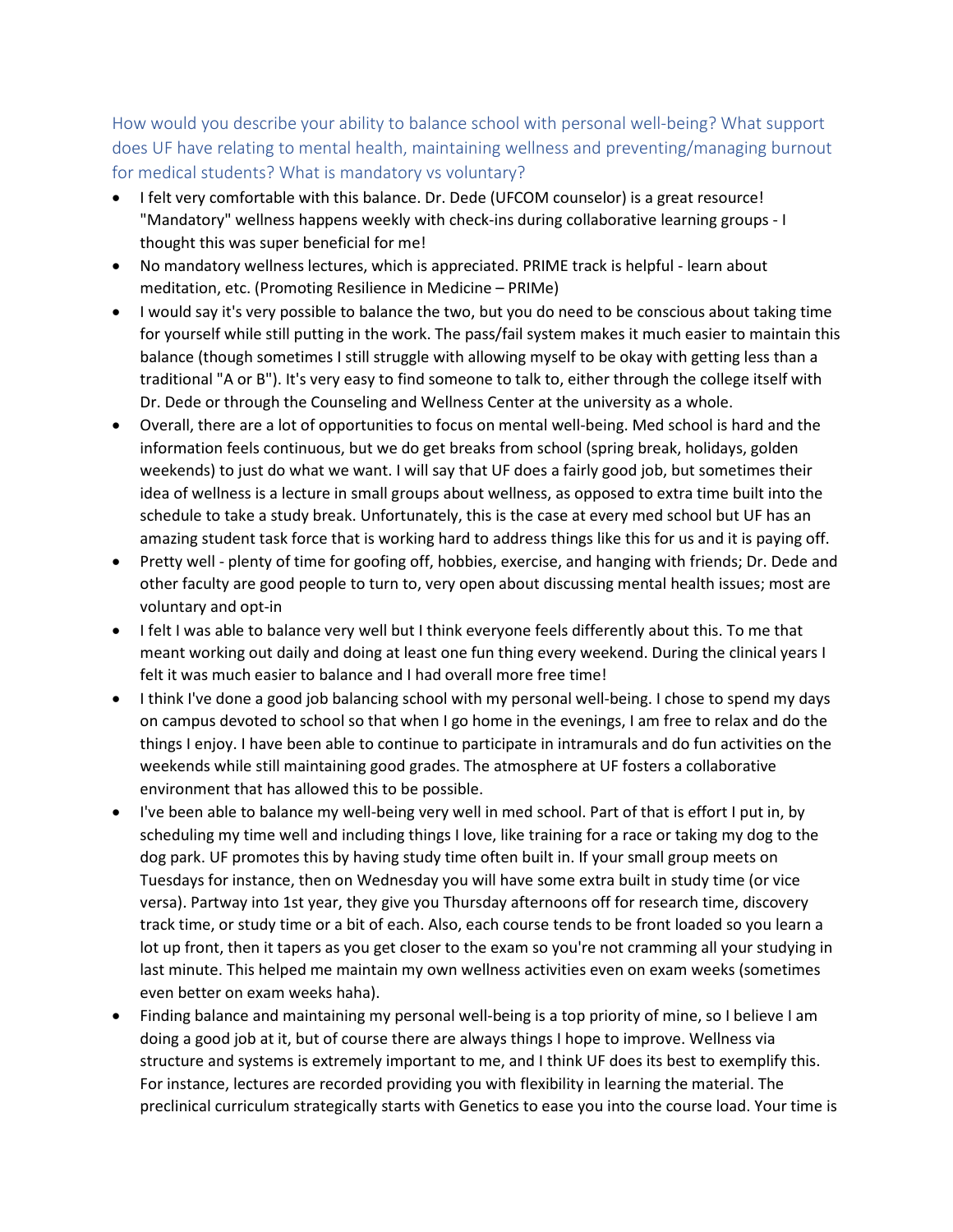protected when nearing an important exam (they try not to schedule too many things during the week of an exam). Faculty and staff are EXTREMELY receptive and supportive, and I think this is very important in terms of wellness because I feel like I can talk to anyone if I am having any wellness concerns. Overall, I think UF is very intentional from the beginning to stress the importance of wellness and does their best to support you in any way they can.

# <span id="page-9-0"></span>Can you tell us about life outside of med school at UF and living in a college town? Please comment also on weekends and breaks, and fun/non-academic things to do in Gainesville.

- Fun UF things to do: There is a Bat House on campus! We also have free access to the Florida Museum and Lake Wauburg. Gainesville has a growing restaurant and brewery scene. My favorites include First Magnitude, SwampHead, Cypress & Grove (all breweries) and Public & General, The Top, Boca Fiesta (all restaurants). Cry Baby's has great drinks downtown! Gainesville also is home to tons of trails. It can be a little hard to get a direct flight from Gainesville, but Orlando and Jacksonville are within 2 hours if you need to take a flight to somewhere fun!
- Honestly COVID makes it hard but there is a ton of nature Orlando, Jacksonville, St. Augustine are all 1-2 hours away by car so getting to do things outside of Gainesville is easy. In town, there are malls, a bunch of restaurants, and random activities - like skating, bowling, go karts, etc. If you're from a bigger city/used to endless things to do, you might be a little underwhelmed honestly but I prefer it — less distractions
- Lots of nice parks, food truck rallies, bars, etc. Some undergrad bars that you would want to stay away from. Breaks are common time for short trips to northern Florida or Georgia.
- There is plenty to do outside of the college student life here! There are great restaurants and bars downtown that cater to non-undergrad students in town. Before Covid there were live events in the plaza downtown like music, free yoga, farmers markets, art festivals, etc. Depot Park has great walking and running trails, areas to lay in the grass, and good food (Humble Wood Pizza) and a cute bar made out of an old train. There are botanical gardens and a butterfly museum. There are a lot of great places to make weekend trips to like tubing down the Ichetucknee, kayaking on the Santa Fe River, St. Augustine Beach, Cedar Key for camping, Disney or Universal in Orlando, etc.
- It's pretty chill. We do normal stuff going out to eat at new restaurants, exploring farmer's markets, hiking the random trails, visiting the springs. Weekends and breaks people go home to family both near and far or explore other cities in the southeast.
- Gville is small but has a ton of great bars and restaurants. Other things I do are day trips to the springs, beach, or weekend camping trips. Gville also has cool parks that I love hanging out in, running in, etc. plus a paved trail that's 36 miles round trip that I will bike or run frequently.
- Gainesville is a great place to live. Good weather and plenty of options for food/outdoor recreation.
- I have lived in Gainesville for going on 8 years. As you move away from the campus, you will see that Gainesville feels less "college like". There are plenty of professionals and families who live here. I enjoy Gator football during the Fall. I love being outdoors and running the many trails Gainesville has to offer. There are so many outstanding food places throughout the area. Ginnie springs is so much fun in the spring/summer on a hot day. Gainesville is also in close proximity to a lot of places. On breaks, I have enjoyed taking day trips to St. Augustine or Jacksonville, spending a weekend in Tampa, Clearwater or Orlando and have driven down to South Florida for an extended break. Flying out of Gainesville airport is also very easy and have taken pretty affordable flights to Charlotte, NC to visit family!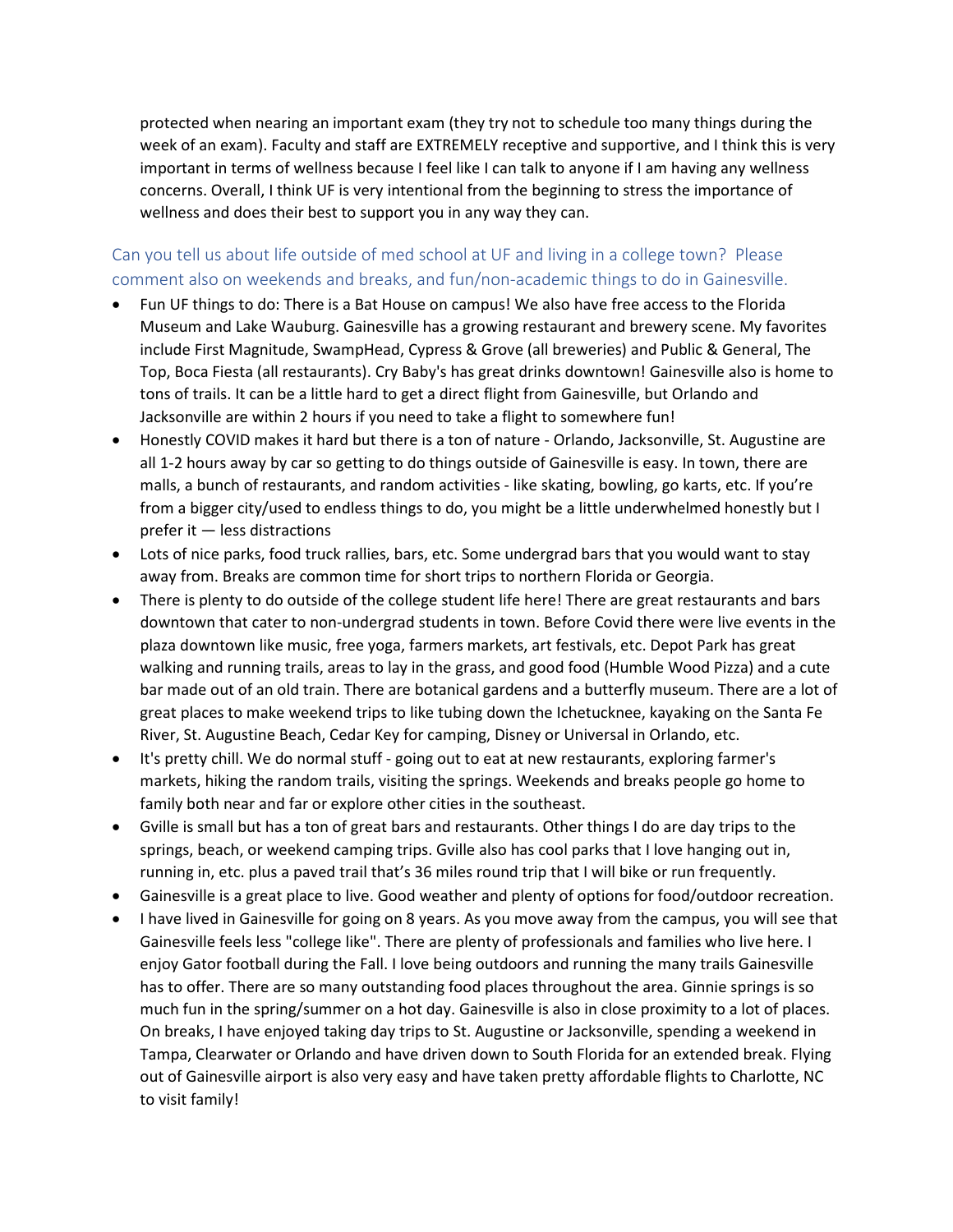- I've loved Gainesville for eight years now. Keep in mind I grew up in a rural area, but I think Gainesville has a lot to offer since it is a college town. There are performing arts events held often, and outdoor farmers markets weekly and little art/craft festivals often too. Things I've loved include biking/running the Hawthorne trail, walking the Paynes Prairie trails/boardwalks, trail running at San Felasco State Park, paddle boarding the springs/river all over North and Central Florida, taking my doggo to the bark park, going to weekend Farmer's markets. On weekends and breaks you can head to the beach (St. Augustine is the closest but also Big and Little Talbot Island, and Amelia Island, are really beautiful). Also, Tampa/St. Pete have great gulf side beaches too. There is more hiking if you go up to Georgia or South and North Carolina too.
- Pre-covid there are a lot of fun bars in downtown Gainesville (and midtown but that is definitely more of a young, college crowd). My favorite is Arcade Bar, which has 3 floors of various arcade games. For more covid-friendly options, Depot park is outdoors and has an outdoor bar area and a pizza truck, or there's First Magnitude Brewing and SwampHead Brewing - both have a lot of outdoor seating, good beer, and usually food trucks. There are also a lot of really good restaurants and coffee shops. On weekends, a day trip to any of the nearby springs or maybe the beach (St Augustine, Jax) is fun. There are also a lot of nature trails and outdoorsy things around Gainesville.

# <span id="page-10-0"></span>Can you describe the opportunities for community involvement offered by UF Medicine? Are there outreach or volunteering opportunities for helping with children in the hospital? How has COVID-19 impacted the Equal Access Clinic, if at all?

- There are SO many opportunities, I could never list them all. Volunteering in the hospital has become a challenge with Covid, but many Interest Groups have worked with departments to allow medical students special privileges. We also volunteer at Covid testing and vaccination sites around Gainesville. Equal Access Clinic has been very active this year (many locations were closed at the start of the pandemic, but with great PPE, we are allowed to return). As an MS1, our first semester only allowed us a few opportunities to volunteer at EAC, but now the allowed number is unlimited. Your class probably will not have a cap on the number of shifts because of vaccines/PPE.
- Sooooo many: Street Medicine, EAC, White Coat Company (at the children's hospital), Shadowing, Mobile Outreach Clinic, and all of the non-UFCOM-specific stuff
- The Equal Access Clinic is a great service opportunity for all UFCOM students. There are so many avenues to get involved in and so many opportunities for leadership and growth. Despite the COVID19 pandemic, EAC has remained functioning through it all (telemedicine for a little while, but now clinics are back open.) They constantly add new services for the underserved community.
- I can speak on Equal Access Clinic, although I definitely know students involved with other programs too. I worked in the EAC leadership throughout the pandemic and we initially had to move to telemedicine only per the COM's requirements. However, now we are back to nearly full functioning, though we do limit number of volunteers each night so that we are not in too tight a space. But if you want to volunteer there is nearly always a way to do so at least once a semester, if not more. You can also apply to get involved with leadership if you wish to volunteer even more.
- White coat company is an extracurricular interest group/club to perform plays for children in the hospital (the whole production from writing to acting to singing to costumes are all by med students)! Covid did limit the opportunity to go to EAC as often during 2020 but now it is back in capacity with face masks and social distancing.
- I volunteer frequently to conduct COVID-19 testing and administer COVID-19 vaccines.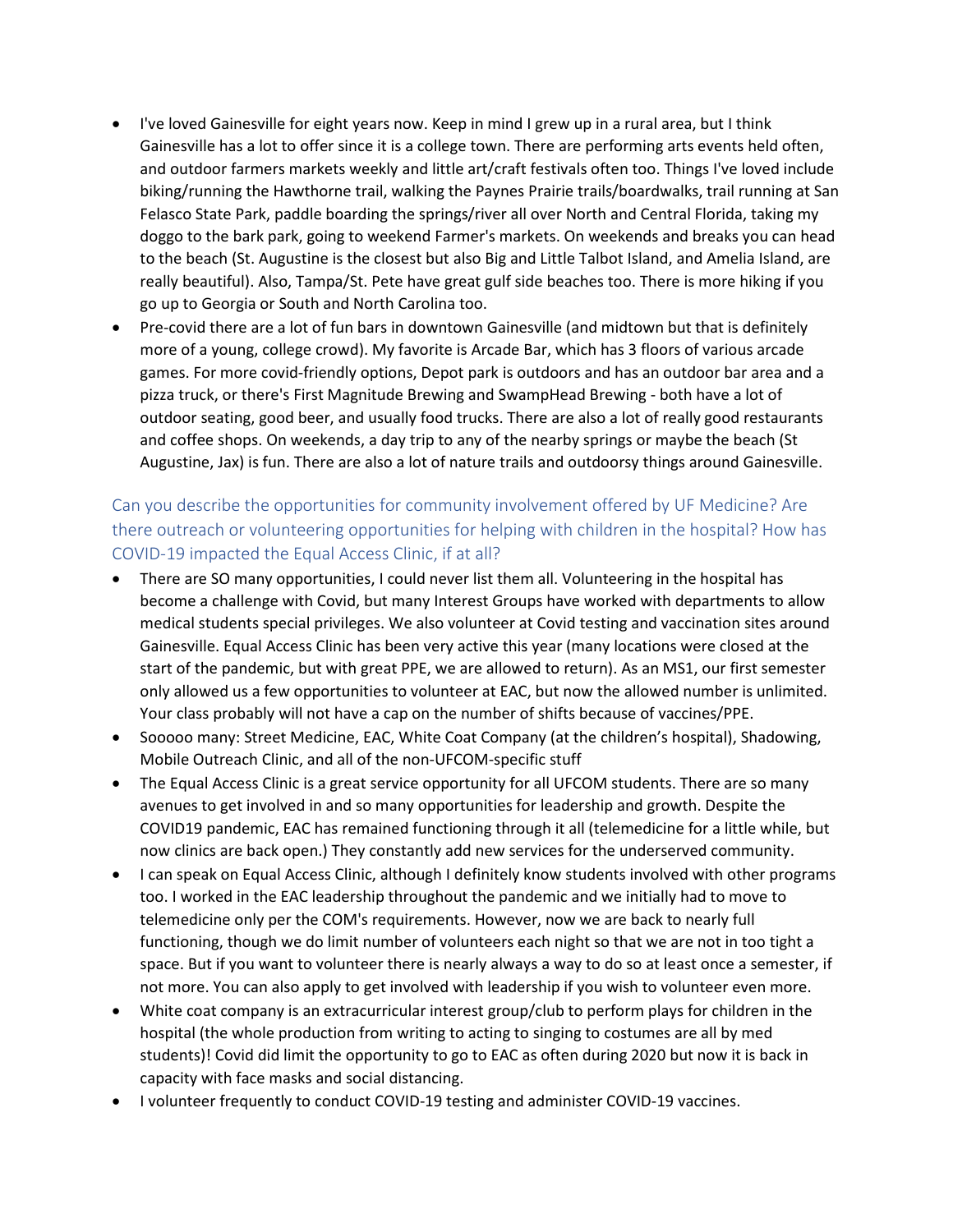### <span id="page-11-0"></span>What is the community like amongst students from minority backgrounds and what opportunities does UFCOM offer for helping them foster a sense of community?

- It's honestly great, and a top reason why I came here. UFCOM has SNMA, LMSA, HQA and other organizations to foster community among minority students.
- The Office of Diversity and Health Equity is like family from the second you walk through the UFCOM doors. The ladies are so welcoming and provide delicious meals at social events! Their office is always open just to talk and Dr. Parker, Dr. DePortu, Dr. Robinson are great mentors. They also have books and a study room for students open 24/7.
- As a student of color, my closest friends are nearly all also students of color; this is largely because of the lively community of minority students/students of color here at UFCOM. There is definitely a support network here of like-minded peers regardless of what background you come from!
- Such a homely and welcoming environment! There is even a diversity workshop during the first year orientation.

<span id="page-11-1"></span>Given that some of our clerkship(s) are on the Jacksonville campus, will housing be provided and how does this work/what is it like? Are rotations split up or all at once at UFJax? What fun things are there to do in Jax? Are there opportunities to participate in rotations outside of Florida?

- Dorms are provided in Jax. You may do part or all of a rotation in Jax. For example, I did half of pediatrics and half of medicine in Jax. Jax is a huge metropolitan city so there's sports events (Jags), the beach, downtown areas for food/drinks, lots of festivals pre-COVID so I went to a taco festival downtown one weekend I was there. Rotations outside of Florida would mostly be specialty specific away rotations done during 4th year in preparation for residency applications.
- Yes, housing is provided when in Jacksonville (though not required if you have other options). The dorms are right behind the hospital, which gives you the best commute for rotations, and there is a gym, kitchen, lounge area, and study area within the dorm. You also get some money put on a meal card for the hospital cafeteria each week (not a ton, but definitely helps!) Rotations are usually split up, but you do get to put in requests. Most people spend 2-4 weeks at a time there.
- There is a dorm for UFCOM students in Jax. It's right next to the hospital so you can walk over in about five minutes. There are triple rooms (which have been double occupancy since Covid) and single rooms. I was able to request a single room every time I was there third year, but that's not always a guarantee. Two triple rooms share a bathroom and four single rooms share a bathroom. There is a gym in the dorm and two community rooms/kitchens (one with free laundry!). Everyone places requests for Jax time and generally it's split up over third year, with most people averaging about 11-12 weeks total over the year there. There are tons of fun things to do in Jax. The beach, awesome coffee shops, breweries, the Riverside and San Marco neighborhoods are close to the dorms. St. Augustine is even closer for a weekend getaway!
- There are dorms with double and single rooms, plus we get a meal card for the cafeteria that covers I would say 5-6 meals a week. I actually love going to Jax because the beach is close, riverside bars and restaurants are like 10 min from the dorms. I've also been on the Baldwin trail there, been to the river walk, this free outdoor gym called the Corkscrew. Lots of stuff! And you don't go all in a row. Just 2-4 weeks at a time.
- You live in the Jacksonville dorm which is comfortable but far from luxurious. Rotations are split up. I spent a little over 1/3 of my time in Jacksonville. You have limited control over when you will be in Jax and for what rotations.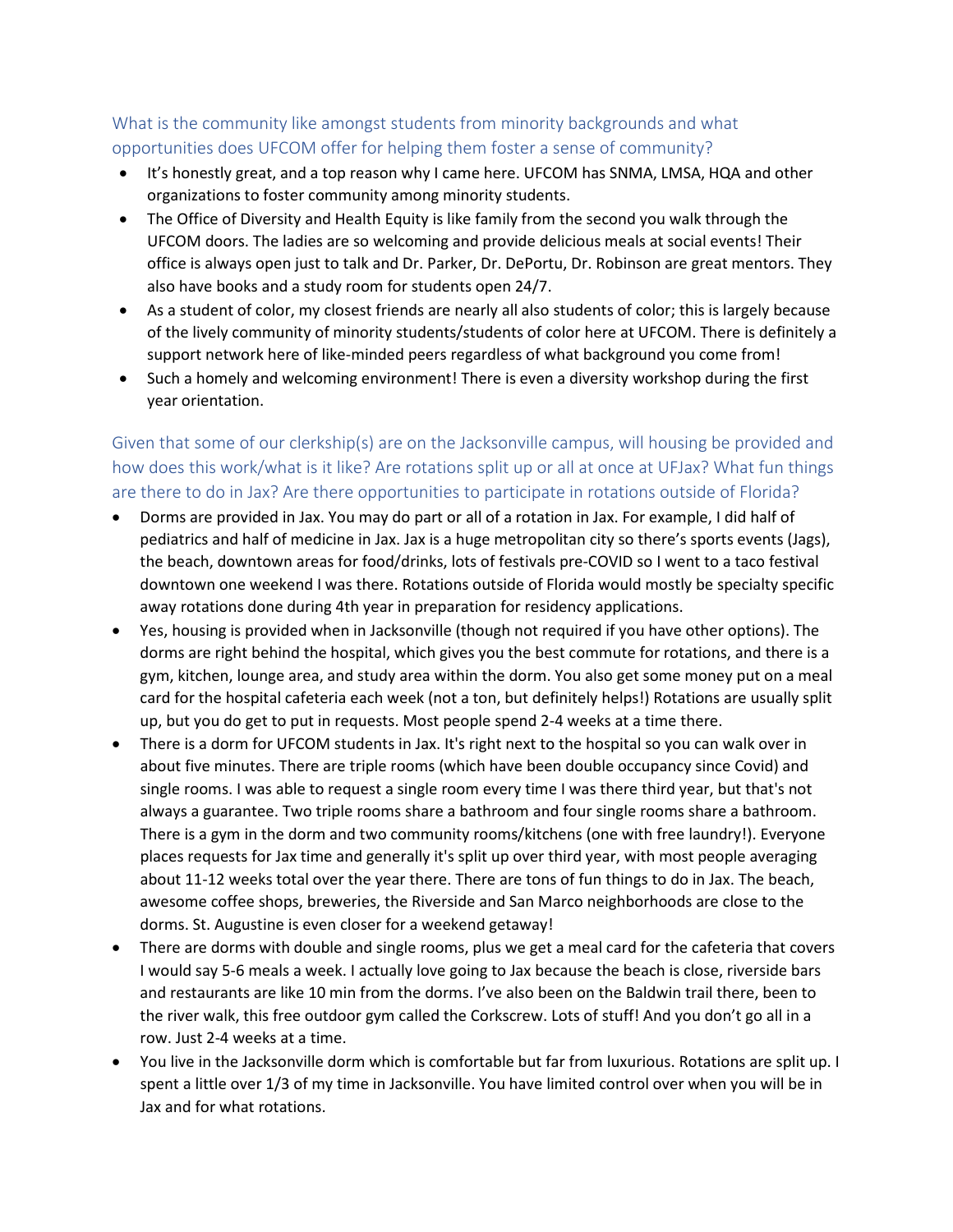- Jacksonville dorms are available free of charge. They are directly on the hospital campus for convenience. Many rotations, such as Family Medicine, Neurology, ObGyn, Medicine, etc have the opportunity to do some portion in Jacksonville. It provides a differing patient population than Gainesville and really gives you a well-rounded understanding of how to take care of patients from diverse backgrounds.
- Jacksonville provides a dorm for housing that is a <5 minute walk to the hospital. It is a dorm so it isn't classy or anything, but it's free. Also, they give \$30 week for the cafeteria too while you are there. There is a little gym in the dorm too. The rotations are kind of split up, so I did half my peds rotation there (4 weeks), half my ob/gyn there (3 weeks), and part of family medicine (4 weeks). Outside the dorms, there is actually a lot in Jax. I liked running the Riverwalk area in downtown. I've also been to weekend farmers markets. There are tons of restaurants to explore, and the beach is fairly close too. They even have one that allows dogs on the north side of Jax so I brought my dog over while my boyfriend was on his Jax rotation.

### <span id="page-12-0"></span>How do out-of-state students adapt/adjust? Tips for transitioning? Any challenges?

- The biggest challenge was homesickness but that subsides after school starts. Keeping busy and staying in contact with family/friends from home was the biggest help. Also, try to make friends early on, so you don't isolate yourself. Adapting is easy once you get into the swing of med school  $$ it picks up so fast, you don't even have time to think about homesickness. You can also apply for in state tuition after 1 year, which is great!
- The weather is wonderful! I moved to Florida about a month before school started and I'm glad I did that - it allowed me to settle in and explore Gainesville before I had school responsibilities.

#### <span id="page-12-1"></span>What is the level of collaboration vs. competition between students throughout the four years?

- Very collaborative in preclinical years (can't speak to clinical years yet as I'm an MS2)
- 1st and 2nd year is VERY collaborative given the pass/fail nature of the grading systems. Third year is graded (A, B+, B, etc) for clinical rotations. I would say that there is still a collaborative vibe amongst my class despite this! People are willing to share study resources, work together well on teams, and support each other. Third year grading is more subjective (exams are only a certain % of your grade), and it's important on our evaluations to demonstrate good team-work skills. I have always loved working with my peers and have always felt incredibly supported.
- During the preclinical years, it's all collaboration.
- In first year there is a sense of both. People are driven by high grades and want good scores, but they are also willing to post study guides, outlines, anki decks, etc. Many people group study. There is always a class slack (group chat app) going where questions are constantly asked and answered.
- Most students are incredibly collaborative, especially during the preclinical years when courses are pass/fail. We have a shared dropbox where people post flashcards, outlines, and other resources to help each other out.
- Highly collaborative; I have never had an issue asking any classmate/upperclassmen for advice, help, or simply talking openly about life. People want you to do well and to succeed. We are generally very proud of each other and each other's accomplishments.
- High level of collaboration from day one! The class dropbox is GOLD, with so many resources passed down from class to class and shared among individuals. Students genuinely want each other to succeed and that is evident throughout the preclinical years.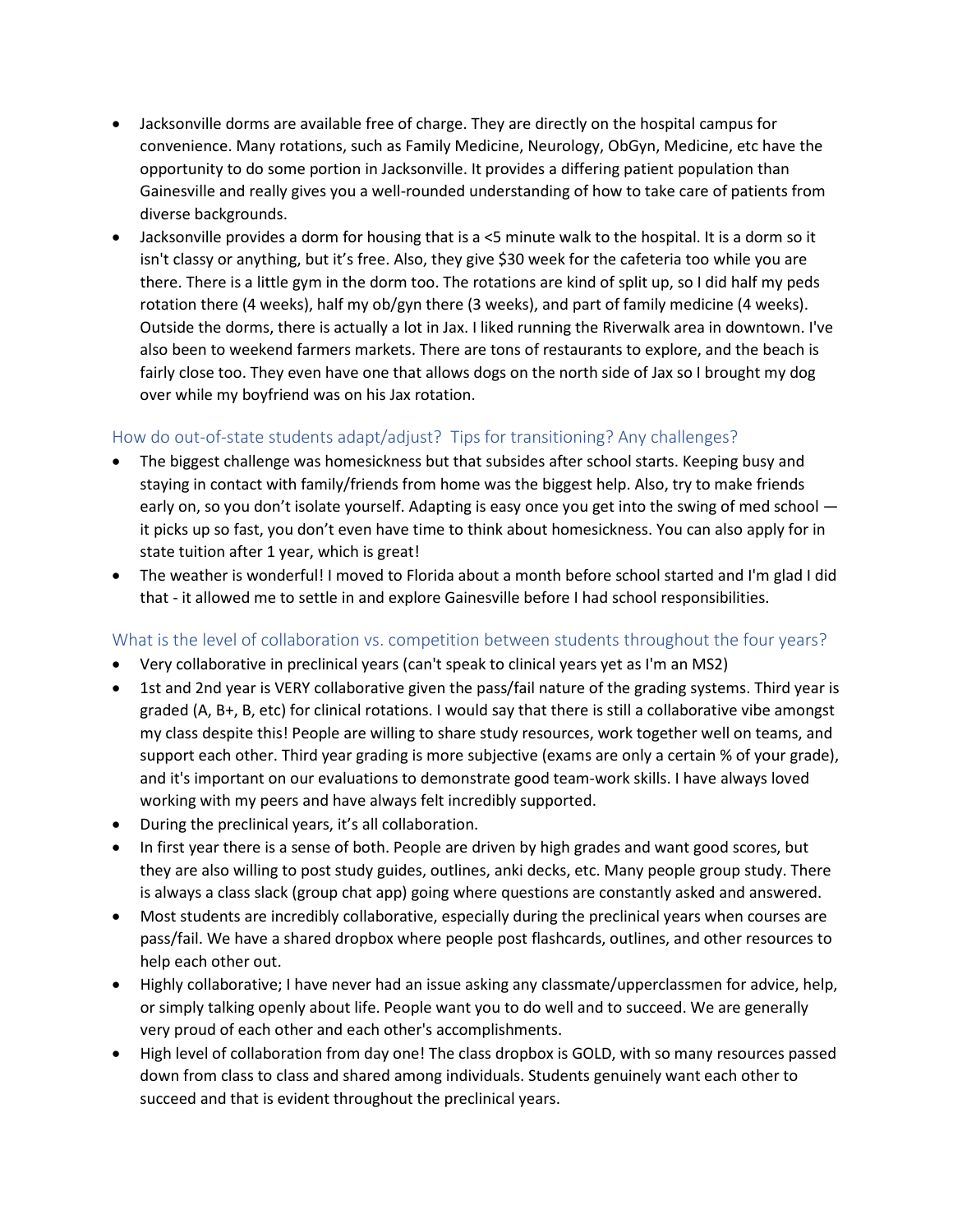• UF is very collaborative. In first/second year everything is pass/fail and we all share study materials on a huge dropbox with so many resources. I also easily found others to study with as a study group. In third/fourth year it is also super collaborative because you're graded by residents/faculty on a 9 point scale and that is compared to the average scores in the class above yours, not your own cohort. So all the students I've worked with in the clinical years help each other out each day.

### <span id="page-13-0"></span>How accessible and open are faculty to shadowing opportunities in the clinic or hospital? Do students have access to shadowing different services outside of assigned preceptorships?

- SO accessible!!! Literally as easy as sending an email or going to an interest group meeting.
- Very open! I personally haven't shadowed anyone yet, but a few of my CLG group members have simply emailed physicians/professors and then were able to shadow them a few days later.
- Extremely open. You just send an email and you're in. You can literally shadow in any field at any time that works for you.
- Yes shadowing is plentiful. COVID has made things hard but if you contact faculty directly, they are very responsive. I have gotten shadowing within 10 days of a cold email every time.
- Very open you can literally start shadowing day one if you wish. I one time saw an accepted med student shadowing before he actually started - that is how into teaching and receptive the faculty are. Just contact anyone who is doing something that you think is cool. More often than not they're going to be pumped that you're interested.
- Faculty are very open to having students shadow. Just email and it will happen.
- Very accessible! You can email/contact any faculty and let them know you're interest and 9/10 are more than willing to have you stop by whenever you have time to shadow. This goes for ALL specialties - don't be afraid to reach out! People at UF love to teach medical students.
- Even prior to matriculation I was invited by the individual who interviewed me to shadow him. Further this openness did not decrease once I became a medical student. From the ED to the IM clinic to the OR many faculty are supportive of getting early and interested students into different clinical settings. Also, EAC is a great start to clinical opportunities.
- As a student interested in OB-GYN, I shadow in L&D at least once a month. The attendings and residents always welcome me with open arms and even let me scrub in.

# <span id="page-13-1"></span>What sorts of resources does UF have available for Step Exam preparation and support? How long is designated Step study?

- Mr. Gorske is a good resource for learning about study methods, designing a personalized plan, etc. We get plenty of time for Step 1 study (6 weeks for me). I felt like I was able to balance in house exams with supplemental tools well. Our curriculum isn't designed to make Step 1 robots, which I appreciated, and there is always a ton of work put into each block to make it the best it can be.
- I believe Dedicated is up to 2 months (the exact amount of time you have to study depends on when you schedule your exam). There are third and fourth year tutors available upon request.
- Mr. Gorske is amazing. He does learning style assessments and study plans. Also, the drop box that is shared by all UFCOM students has TONS of step study stuff. You could probably successfully study by spending less than \$100-200.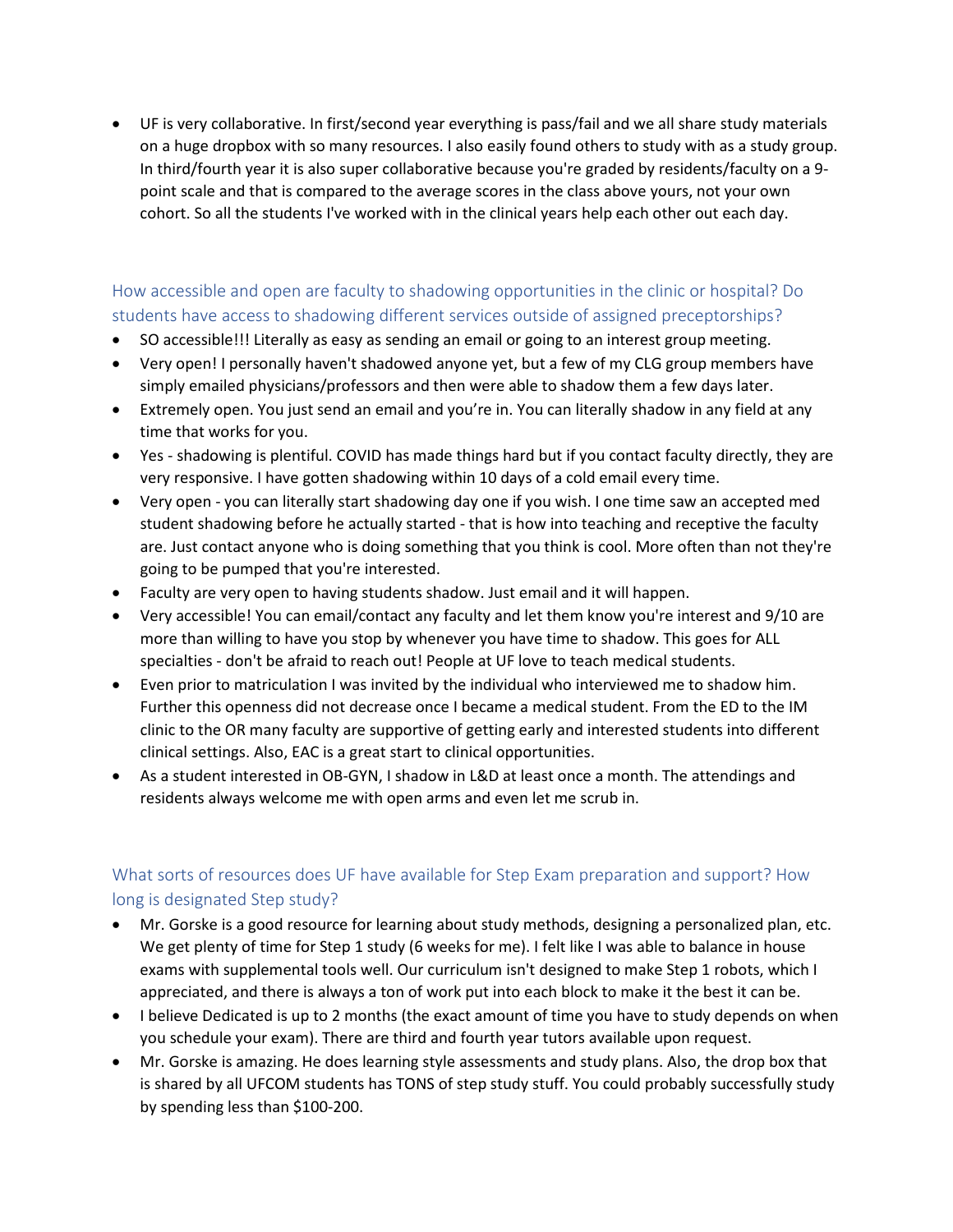- Each class will organize discounts on Step study materials. We had discounted Sketchy Medical and UWorld packages. Dedicated study was about 7 weeks, but many of us took Step around the 6-week mark (really that's a lot of study time!) so we had time off before third year started.
- Step is entirely up to the individual student to learn through outside resources. UF alone will not adequately prepare you
- Mr. Gorske provides assistance with Step schedule planning. You get around 6 weeks of study time that overlaps spring break. Some students choose to study throughout while others choose to plan a vacation at the beginning or end of the time period.
- Resources include a dedicated learning specialist, Mr. Gorske, who is amazing. He also organizes content review sessions for the pre-clinical content. There are also tons of Step 1 study material on the shared dropbox that is passed along from class to class (honestly too much to do it all so I suggest picking 1 or 2 of these resources to stick with). Dedicated time is 6-8 weeks normally (you get to choose your actual date and can either use the whole time or choose to give yourself a 1-2 weeks off afterwards which I fully recommend if you feel comfortable with the Step material).

# <span id="page-14-0"></span>I would like to hear about what Gainesville is like for LGBTQ+ people. I am from out of state and don't know much about living in "the south" as a gay person. It would be great to learn more about that.

- Gainesville is super forward with LGBTQ. It is the "south" but it isn't. The city is dominated by the university and hospital and is full of diversity and well-educated forward thinkers. There is tons of pride and community for LGBTQ.
- LOVE THIS QUESTIONNNN. I am a gay man, and I have been in Gainesville for 8 years since I did undergrad here at UF as well! Gainesville is a VERY accepting and inclusive city. It absolutely is situated in "The South," but Gainesville is a nice little bubble. Aside from Gainesville, there is a large LGBTQ+ group here at UF COM called HealthQueer Alliance. We actually put together this book about LGBTQ+ life in Gainesville: [https://admissions.med.ufl.edu/wordpress/files/2020/12/UFCOM-](https://admissions.med.ufl.edu/wordpress/files/2020/12/UFCOM-Rainbow-Book.pdf)[Rainbow-Book.pdf](https://admissions.med.ufl.edu/wordpress/files/2020/12/UFCOM-Rainbow-Book.pdf) I encourage you to check it out!
- I grew up in the Midwest and Gainesville feels less "stereotypically southern" to me than the Midwest does. I feel like Gainesville is a very open and accepting community, and a lot of UFCOM/UF/Gainesville events are centered around diversity, inclusion, and LGBTQIA+ education/issues/advocacy. I have not had any negative experiences in Gainesville, but unfortunately there will always be close-minded and mean people anywhere you go. That being said, I feel like the overwhelming majority of the community and culture is very positive and supportive and if you were to experience something negative, you would have a lot of support in dealing with and resolving that issue.
- Gainesville is a very liberal place compared to the surrounding area. People at the university especially are generally very accepting and kind to LGBTQ+ people.

### <span id="page-14-1"></span>How do you get involved in organizations? What are some of the most active student organizations at UF COM and how much time do students have to be involved? Are there opportunities to start your own organization?

• Some you just join (like interest groups) others you can apply to like the Admissions Welcoming Committee or Exec Board. Time requirements greatly vary from optional 1-hour lunch meetings a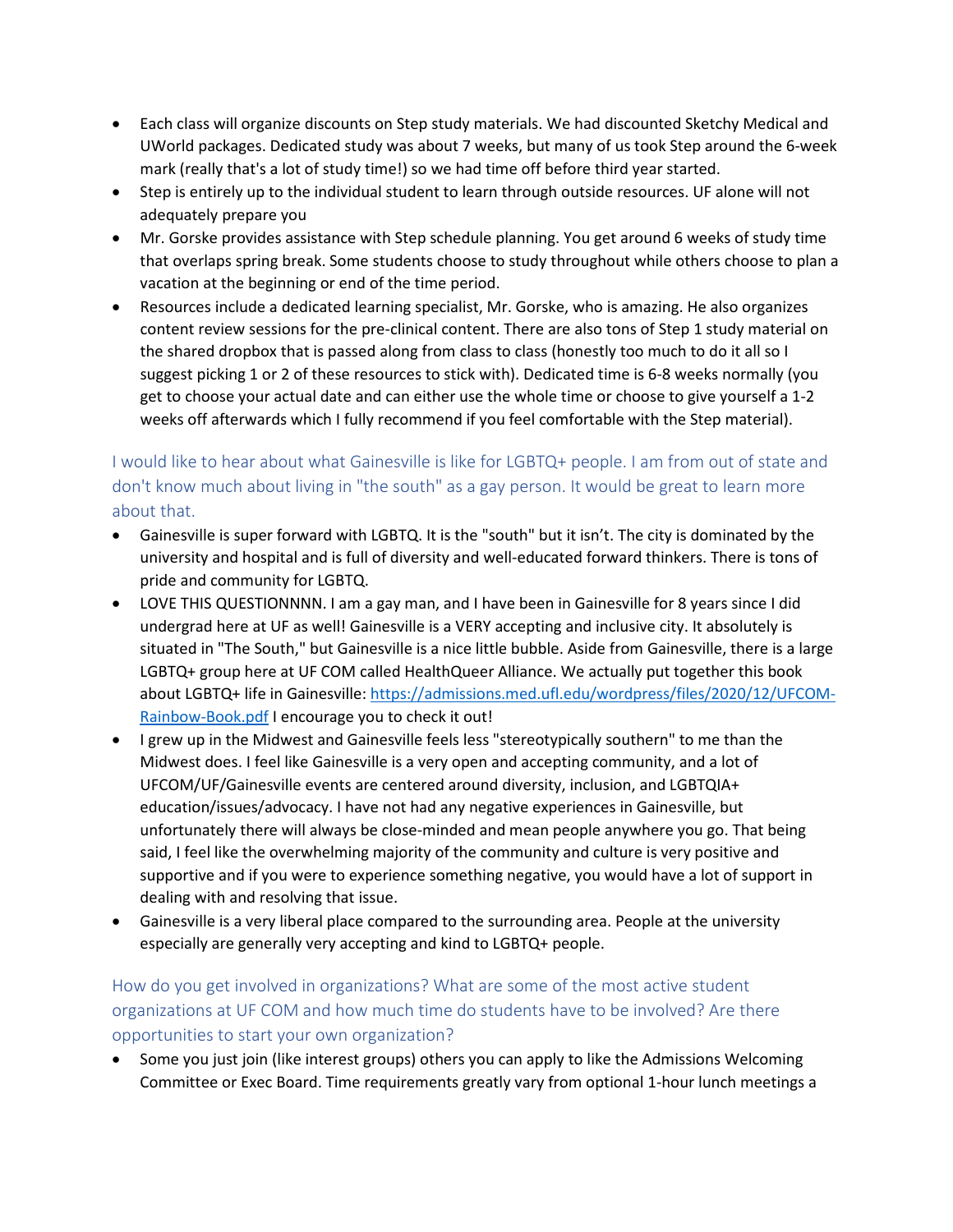month to weekly meetings for several hours if you are in a discovery track. Students frequently start their own organizations and post on the Facebook to gauge interest.

- Literally just go to a meeting for interest groups. White Coat Company is always a popular group it's a theatre troupe that puts on a performance for pediatric patients at the children's hospital. It's very easy to start your own organization.
- You have as much time as you would like to get involved. Admissions Welcoming Committee is one of the first activities you can get involved in and is very rewarding. EAC is a great service opportunity. There is the executive board for the class that provides good leadership opportunities. White Coat company is available for students who are theatrically or creatively inclined. There are numerous interest groups (for every specialty, interest, etc) to be a part of and even lead.
- It is very easy to get involved, whether you want to be in a specific specialty interest group like pediatrics or surgery interest groups, there is one for almost all specialties. Then there are other like Equal Access Clinic too, and most students volunteer here for at least a few shifts while others do more or go through an application process to be involved with leadership. This is probably one of the biggest student orgs. There is also a wellness org, intramural/recreational sports groups, etc. You can start your own if you get a faculty sponsor and some interest from others. For each of these, you can really choose your involvement and therefore your number of hours spent.
- Leaders of each organization arrange lunch meetings or evening meetings with topics and speakers related to that field and a weekly email is sent out to the student body with the information about the meetings (day, time, location, description, etc). Some active organizations include white coat company and pediatrics interest group. Students can dedicate as much or as little time as you'd like for various organizations. There are no requirements. There are definitely ways to start your own!
- There are plenty of ways to get involved at UF. So many that it's more of a question of what you're truly passionate about and what you choose to prioritize. Some student organizations take up more time than others which limits what you can be involved with. For example, Equal Access Clinic is our free student run clinic and everyone eventually volunteers with EAC. Becoming an officer is an opportunity that you can apply for your first year of medical school. I've had the pleasure of being one of the officers for Eastside Clinic/LGBTQ Night my first two years and now serve as one of the LGBTQ Clinic Coordinators. EAC can be a large time commitment sometimes but it's one of the most rewarding aspects of my time at UF and so I made sure to prioritize it over getting involved with other organizations so as to not spread myself thin. That being said, you can definitely be involved in multiple organizations (ex. class social chair, co-president of Anesthesiology Interest Group) while also holding a position within EAC.

<span id="page-15-0"></span>Research: How common/sustainable is it for a medical student to engage in basic/translational research during the school year? Is there time in 4th year? Has anyone done both clinical and basic research (not necessarily at the same time)? Can anyone comment on the 10-week MSRP experience and when one should apply to it? Does everyone receive the summer stipend? How do you find research opportunities/projects?

• You'll have a presentation on MSRP during first year. They will outline the deadlines and requirements. They will also provide a list of already designed projects that are looking for a student to hop on and what your job would be in that project. From what I know, everyone gets the stipend and some (I did) receive an extra stipend from the NIH if you do research in a particular area. You can choose a project from the list provided or seek out your own mentor based on your interests.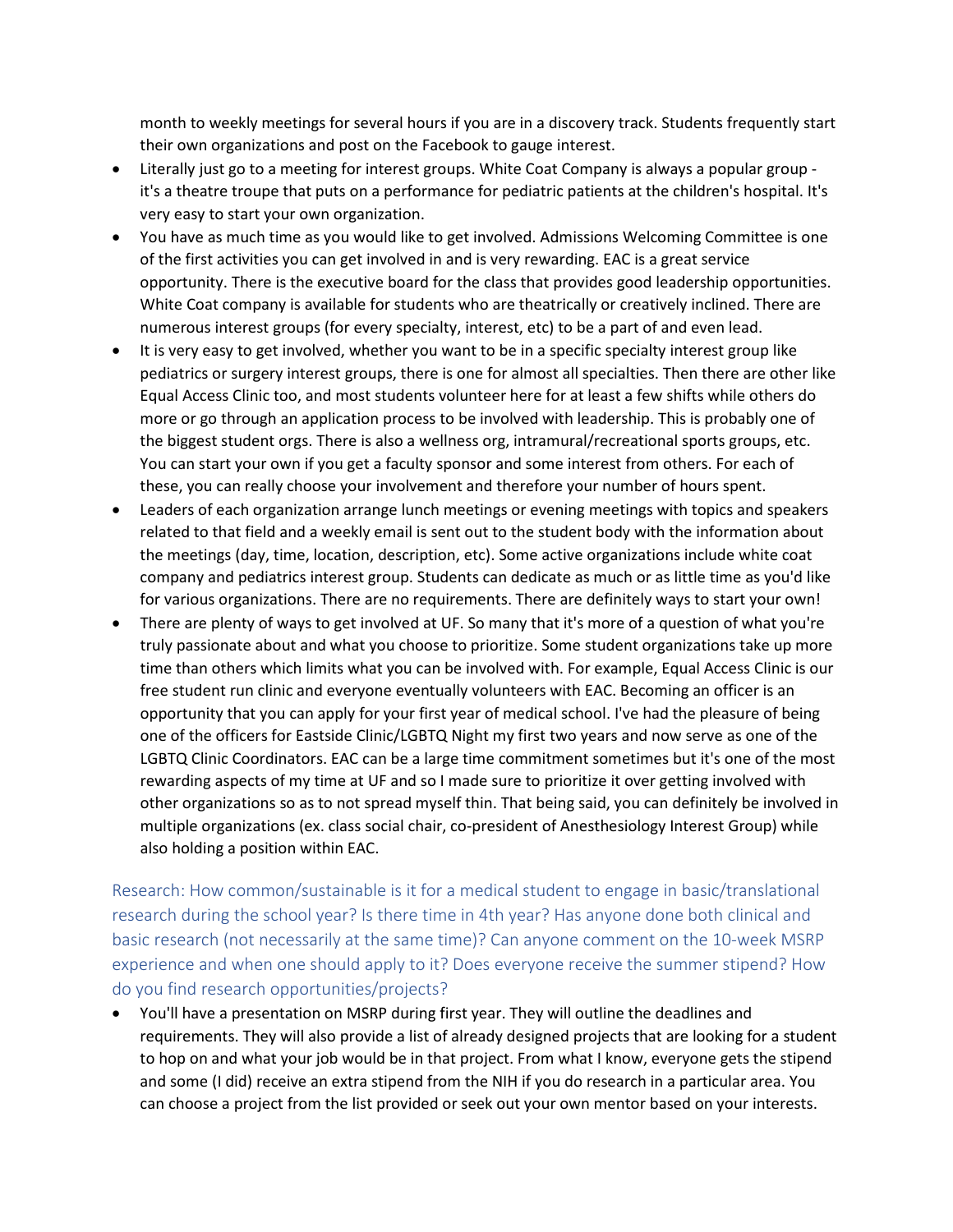- There is time during medical school and especially in 4th year! The MSRP is a great way to start a project and get connected with a faculty member. To get quality results, it will likely require several months of continued involvement even after those 10 weeks. You apply at end of 1st year and everyone who fills out the paperwork gets a stipend.
- I would say basic research is not common during the school year. Your schedule doesn't really lend itself to checking in with a lab or running experiments while also having required classes/labs and studying. You can take research electives during 4th year or go into a lab during your time off, but I'd recommend just enjoying your time off (which will only decrease in residency and career). I did basic research for my MSRP and I felt like it wasn't a long enough time to get anything publishable and comprehensive done. Subsequently, I frequently advise younger mentees to do something clinical or towards the end of its course so you can have something to present or publish on your resume.
- Basic science will be hard however clinical is doable. There is the MSRP program and the ability to take time off to further follow research opportunities in the preclinical years. In clinical years there are electives in research for different department. Research is extravagant at UFCOM and projects can be found just by emailing residents and attendings alike.

# <span id="page-16-0"></span>What is your favorite part about being a member of the UF COM community? Why did you choose UF over other programs and is there anything you wish could be improved? What is one thing that UFCOM can offer that most other schools can't?

- I thought UF "walked the walk" when it came to putting patients first. On my interview day, they had a patient talk to us about their experience at UF which was very inspiring. I wish you could have had that experience! I 100% felt like UF was determined to nurture kind, caring, and compassionate physicians. That is exactly what I wanted out of my training. The faculty here really care. In my opinion, out of all the programs I applied to UF provided its students ALL of the opportunities I could ever want, and at the same time deeply cared for its students.
- I ultimately chose UF because of how welcoming and encouraging everyone was when I was interviewing. (Side note this continues throughout orientation and during your four years here too). A lot of the other schools I was thinking about seemed like they were trying too hard to impress me, or that I had to work really hard to impress them. UF acknowledges how hard you work and just genuinely want you to find your best fit for school.
- I obviously have not attended another med school so comparison is hard. But the people that get accepted to and come to UFCOM are super cool. There is a mix of social and quiet. There is a great sense of humor in our class (we have a group chat specifically dedicated to memes about our classes). There are people who are sporty, artsy, social, etc, etc. I love how genuine and nice everyone is - and that includes faculty. Our professors tend to respect us and are honest with us about anything and everything we want to know about medicine and their careers.
- I chose UF because everyone on my interview day from fellow interviewees to current students to faculty were so friendly and helpful. I knew those were the people I wanted to be surrounded by for my medical education.
- The family and the fact that the Gator Nations is truly everywhere! Countless opportunities exist once people know you are a Gator! I know this supportive environment helped me thrive and I hope it can help you too.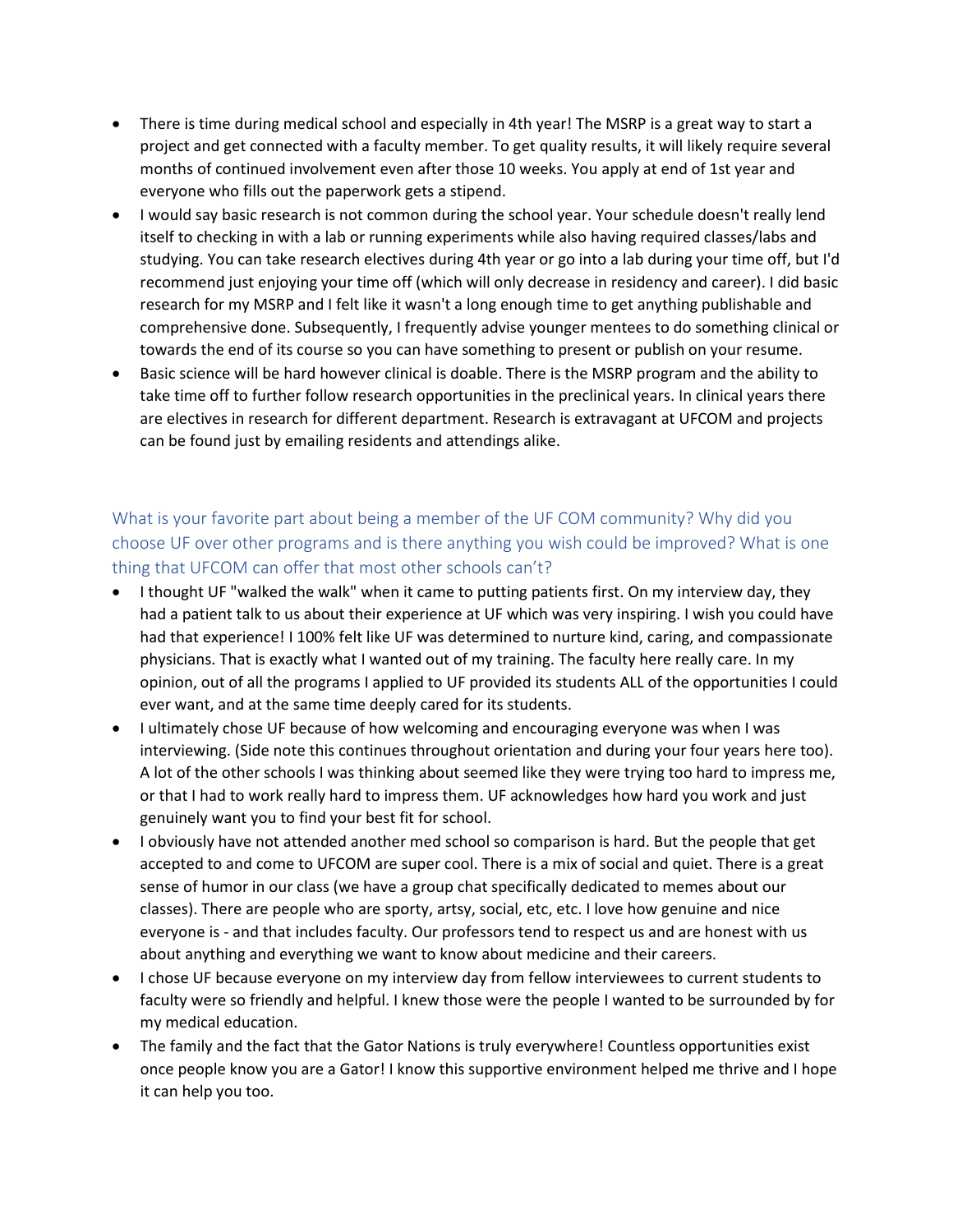• I chose UF for the early patient experiences like patient presentations, patient simulations, and patient encounters, and the preceptorships in first and second year. I love the focus on learning the clinical skills early.

### <span id="page-17-0"></span>Is there a formal mentorship/advisory system in place? Are medical students assigned a mentor/advisor? If not, are faculty receptive to advisory requests?

- My collaborative learning group leader has been a great formal mentor for me over the last four years. As a pediatrics residency applicant, I also had formal pediatric faculty mentors through the Department of Pediatrics. The MSRP project also allowed for me to find a formal research mentor easily. Faculty are extremely receptive!!
- There is a big/little system for MS1s and MS2s. You and you CLG group (8 students) get an attending that stays with you for all 4 years. You talk about everything in that group so that attending becomes a mentor. Your PI for MSRP research can become a mentor if you are interested in their specialty. You get an advisor/mentor specifically to help you with applying to residency.
- Big/Little program where MS1s get matched with an MS2 during orientation based on a survey/interests and was very helpful for me. My Big was crucial to my transitions. As far as faculty, no specific mentorship system, but would be great to get started. The ODHE does encourage mentorship meetings with their deans to establish a relationship early on for minority students.
- Nothing formal until you apply for residency, then you have an advisor for that process. But most are super open before that, especially in a specialty you're interested in or a research area you are interested in.
- You can always reach out to any upper-classmen or faculty. They are very approachable, responsive and willing to support you.

# <span id="page-17-1"></span>What is the best way to connect with faculty and physicians with the goal of a mentorship relationship that ties research and medicine together?

- Literally just send an email :) Faculty are always willing to support the students. If a specific faculty member can't, they will put you in contact with someone that they think you would work well with! I reached out to a faculty member to do research with her, and it turns out she was retiring, so she asked the department head who would be a good fit, and now I'm working with one of the most impressive physicians I've ever met! Shadowing and personal connections is also a great way to network with faculty and find an advisor!
- Find people you connect well with who are doing things that interest you, be engaged in your rotations, and reach out with specific goals in mind.
- Show interest and shadow and ask to get involved in a project. Choose your faculty member wisely if they are hands off, your project may not go anywhere.
- MSRP is a great way to start a research relationship with faculty and have it progress over the years.
- Supportively, all professors and faculty are amazing. They're readily and easily available to contact if you ever have questions or trouble with something.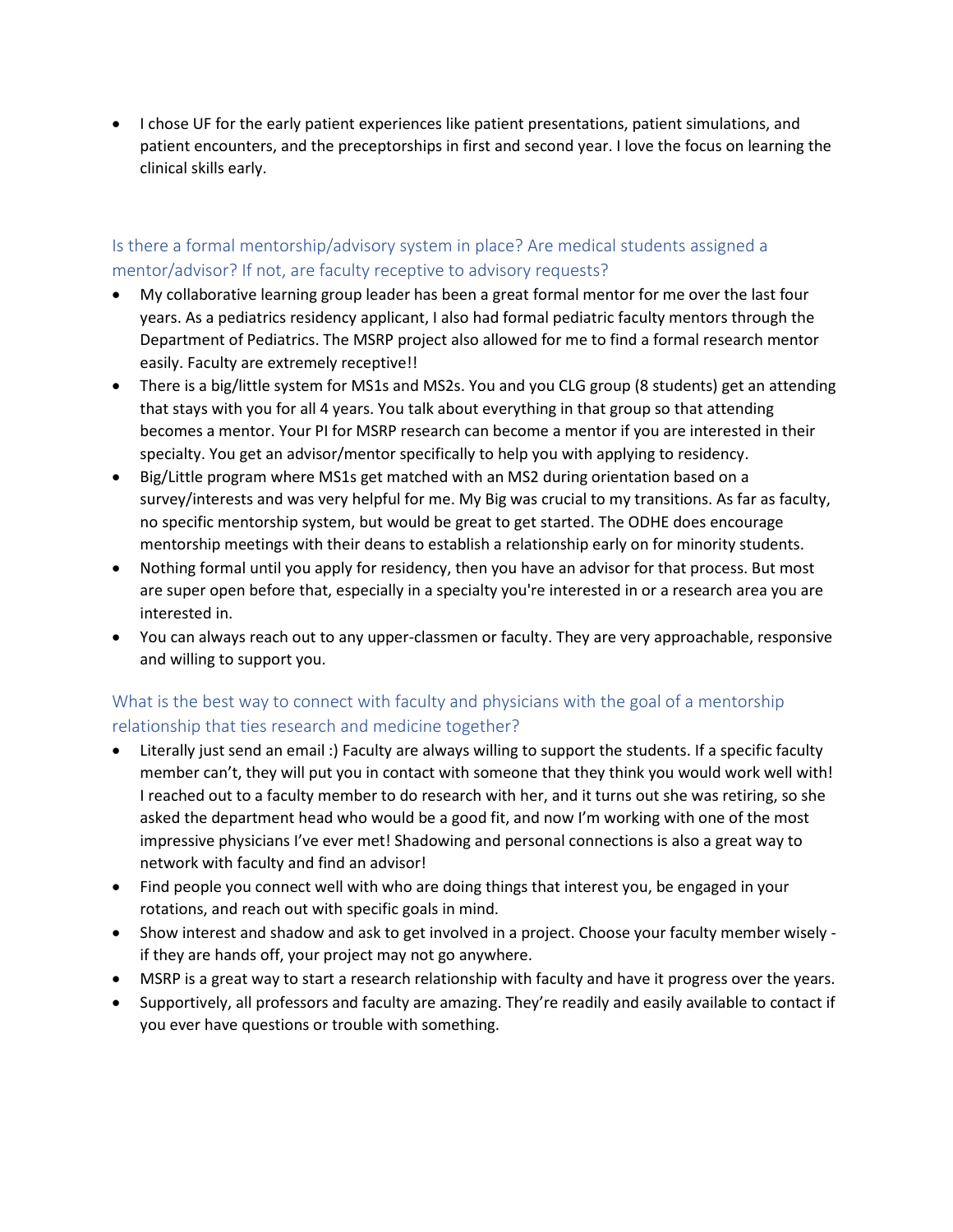#### <span id="page-18-0"></span>What academic and career counseling resources are available to students?

- Dr. Dede is a such a supportive person and helps with a lot of navigating through medical school. Dr. Collins will be a great resource for career decisions and residency applications. Also, many of the program directors and faculty for whatever specialty you might be interested in are great resources for figuring out what is the right career for you.
- Mr. Gorske is a Learning Specialist available to help you figure out what study methods, resources, schedule, etc all work for you individually. Dr. Dede is available for counseling. There are many meetings, panels, discussions given by upper-classmen or professors/physicians about study methods, applying to residency, figuring out your specialty, etc.
- Academic counseling is available through our learning specialist Mr. Gorske. He is an expert in study skills and tactics, he will work with you to recognize your study habits and tailor a study mode of attack designed for your skill set. Career counseling is something that is somewhat up to the individual! The nice part about UF is we have all residency programs accounted for and all you have to do is take the initiative to seek out physicians in fields you are interested in! Majority of UF providers are more than happy to have medical students join them for a day in clinic or a coffee to discuss their career!
- The Office of Student Affairs and your CLG (small group) leaders are your primary resources for academic and career counseling but any of the program directors or faculty within your field of interest are typically used to working with medical students and are actually your assigned advisors come third year, thus would be a solid resource as well.
- The Office of Student Affairs has hosted a couple of information session for the M1s so far, detailing the various medical specialties and the residency application process and what to expect later in medical school. I believe they also meet with every M3 prior to residency applications to discuss career goals and planning. Otherwise, research and interest groups are a great way to meet faculty in the specialty you are interested in and they can likely also help with career counseling.
- The long list of reputable residency programs at UFCOM allows for many different program directors to be at your fingertips for counseling. All extremely approachable in addition to other faculty this is an invaluable resource. Additionally, Dr. Dede is a great nonpartisan counselor to help you get through the decision making of specialty and academics.

### <span id="page-18-1"></span>What did UF students like the most and like the least about their clerkship years? How are evaluations structured?

• Most: getting to do medicine! with real patients! But really - the opportunity to have amazing experiences in a variety of settings. I am so appreciative that I got to work with leading physicians in so many fields (transplant surgery, breast surgery, oncology, endocrinology - this list goes on!) just by doing required rotations. I think it's common to be a little frustrated by subjective grading, which is a feature of most clinical rotations throughout the country. The evaluations slightly differ depending on the rotation, but there are written evaluations from your preceptors and residents that are scaled 1-9 with an area for free-response as well. Typically, that is combined with assignments and a standardized "shelf" exam at the end of the rotation. Course directors work to standardize the subjective evaluations as best as they can.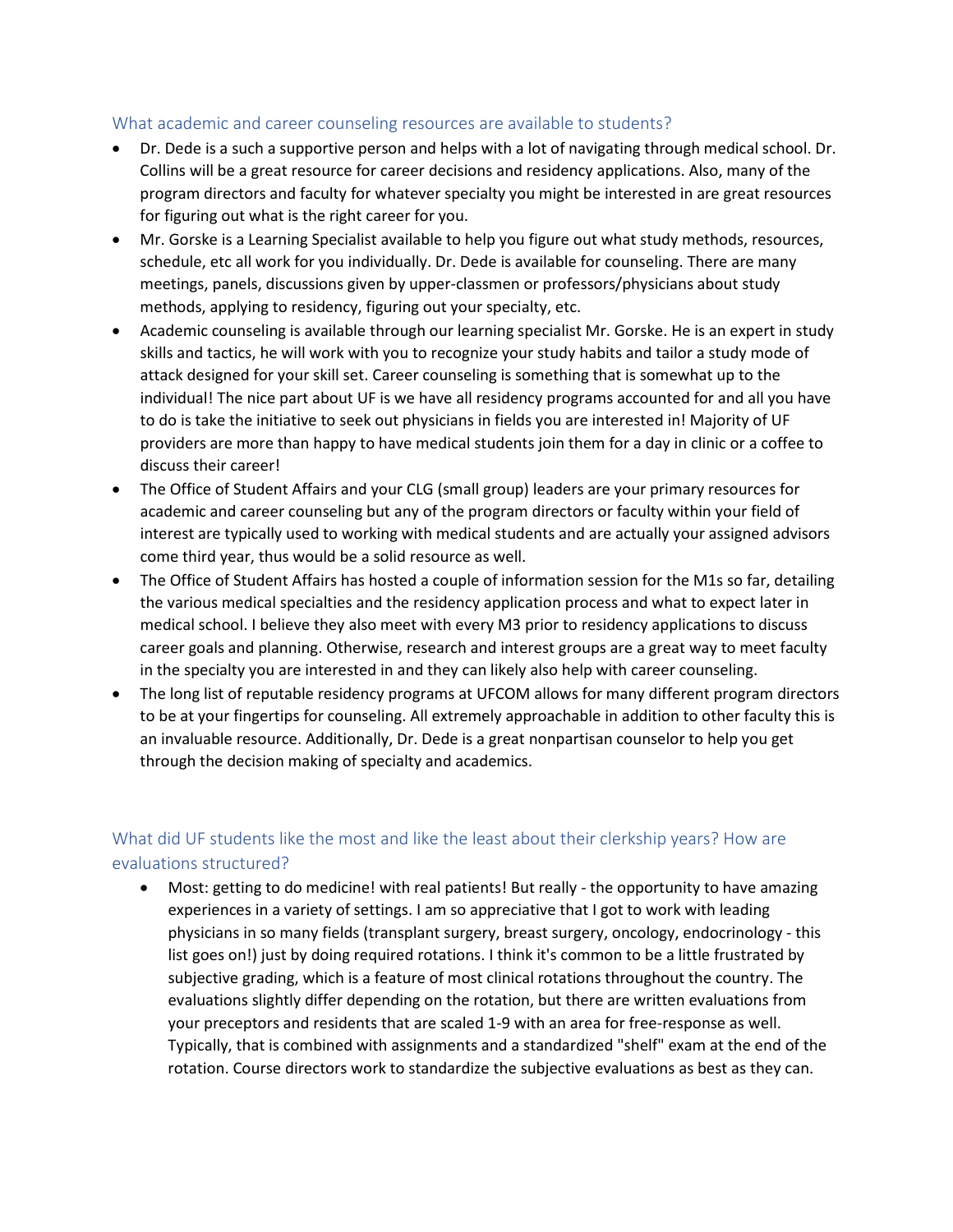- Most good broad exposure. Least subjective evaluations carry tremendous weight in certain rotations.
- Loved the diversity of cases, patient acuity and areas of medicine you are able to see over the course of one year! Schedule and organization of clerkships can be a bit frustrating to plan for, but overall very manageable.
- Evaluations largely based on patient interactions and clinical activity. NBME scores count for a portion, but how you are as a "student doctor" is the most important. Asking for feedback regularly will help you grow and show eagerness to improve.
- I loved nearly all the rotations haha. I think my favorites were the ones that allowed me to get a wide variety of experiences within the specialty. It was so great to see what different aspects there are even within one specialty. Also loved finally working with patients of course! In terms of what I liked least, you don't always get your first choice if there are options within the clerkship (such as in surgery you can put preferences for what teams you want to work with) just because there are many students, but it all ended up being great experiences anyway.
- My favorite part of my 3rd year is being able to take control of the care for a patient. This includes proposing my plan to attendings, placing orders, and connecting with the patient and their family. While clerkship years are exciting and enjoyable overall, they are also quite stressful as this is the first time you are being graded at UFCOM. The grading can definitely be frustrating at times as it does have a large component of subjectivity based on resident and attending evaluations.

# <span id="page-19-0"></span>What have been some COVID friendly ways that current students have engaged in to get to know Gainesville, especially members in the Class of 2024?

- Outside socials at parks and outdoor restaurants! There is a ton of nature, so water sports and hiking/animal watching is always something to do.
- Going to the park! Great outdoor activity, socially distanced during this time of year (great weather) is a lot of fun.
- Depot Park is a popular place to see friends. People will go on walks outside, meet up to play frisbee or something along those lines. A group of students go bike riding and hiking together.
- I can say that it has been quite challenging starting medical school at the height of the pandemic. Luckily, Gainesville has plenty of outdoor activities to offer. The pandemic allowed a lot of my classmates to explore Paynes Prairie State Park. I specifically remember a group of my classmates going to out there to see a shooting star or something really cool. Many people go kayaking on Lake Wauburg, which is free! And we've had plenty of COVID-safe get togethers at Depot Park, where we played board games and spikeball!
- Outdoor restaurants and breweries are a great option First Magnitude has a ton of outdoor seating that is very well spaced out and is a great place to hang out and grab a drink safely with a few of your classmates. I've also tried out some of the walking trails in Gainesville like Devil's Millhopper and Paynes Prairie.
- Most (if not all?) restaurants also have outdoor seating options, pick-up options, or delivery which makes it really easy to try out restaurants while still feeling safe and being COVIDcompliant. There are also a lot of community events like bi-weekly outdoor farmers markets and the vintage market which are a lot of fun to walk around!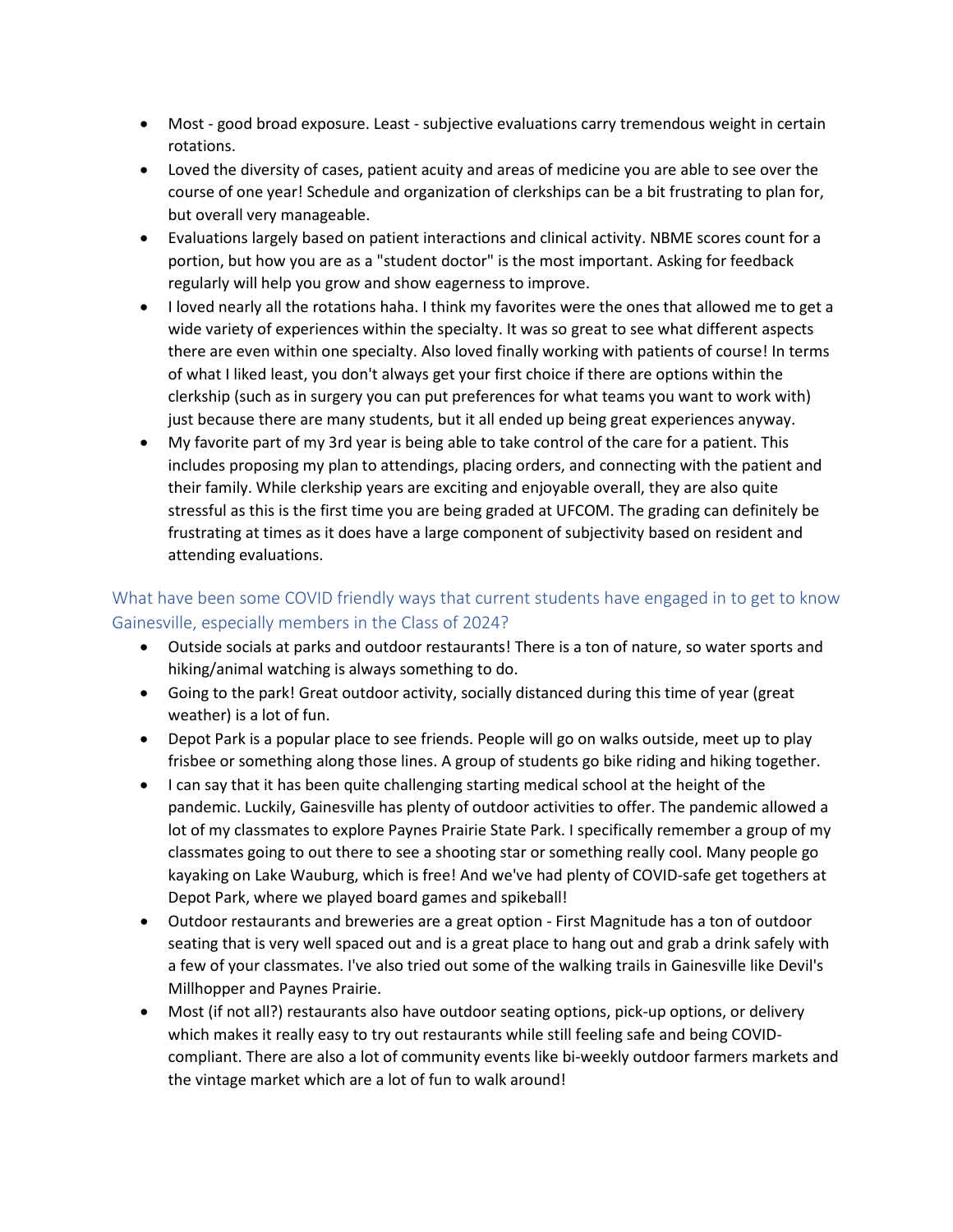• Depot Park, the springs, restaurants are all great places to visit during COVID, the first 2 are outside and the last all follow COVID guidelines, allowing us to explore the city.

### <span id="page-20-0"></span>How should I approach entering a Discovery Track? When is the best time to apply?

- You will have a presentation from all of the tracks at some point during your fall semester. Most people join late fall/early spring of their first year to get the most out of the tracks.
- The people in charge of it will tell you when to apply! They will hold informational sessions in the late fall, and you will apply to a track in January-ish. Pick a track that interests you and that you will get the most out of. Carefully consider the decision because some tracks are more work than others. Think about what you want to accomplish and how you want to grow while you're here.
- You can always switch if you want so its low stakes. Pick the one that is the most interesting bonus if you plan on using those skills in your career. But it doesn't have to be something you plan on doing for the rest of your life.
- Partway through 1st year there is an intro to all the discovery tracks, so that is a good time to decide which one interests you. Many join their track after this and then some may do a research project related to the track in the summer between 1st and 2nd year.

### <span id="page-20-1"></span>What UF resources do students have access to (ie: gym)? What is the closest gym to HMEB? Any idea of when club sports will resume? (specifically soccer)

- You have free access to all UF rec facilities (including gym, fitness classes, rental equipment, intramural sports). I'm not sure what the CLOSEST gym is but the main gym on campus is SW Rec which is located by the new baseball fields.
- I think UF has 2 gyms. One is near the student union, which makes parking a little difficult unless you go in the early morning. Southwest Rec is on the other side of campus (5-10 min drive) and has a ton of fitness classes in non-COVID times.
- I think most resources that are available for undergrads? Could be wrong, but gym is definitely open to us. I would say closest to HMEB is Southwest Rec. Some intramurals are already going on now in a modified way, so I assume that club sports should be back by next year/next spring.
- You have access to the gym across campus which has tons of equipment, intramurals, and fitness classes. Many chain gyms are around town (eg: Crunch) and many student apartments have gyms.
- As a UF student you will have access to two gyms on campus! There is also a gym right next to the south and east towers that is not affiliated with UF but is \$20/month.
- Great sidewalks for running throughout! Group of us used to run at least a couple times a month from the front of HMEB! Gym is right down the road on Hull - huge, with all the equipment you could ever need. Intramural Sports are restarted! Many require masks and have certain restrictions.
- Southwest gym is free but very busy. Crunch fitness is rather close and usually a pretty good spot to find some time to work out.

<span id="page-20-2"></span>What are the highlights of the UF Curriculum and what makes it unique for students? What is the format of exams/assessments and how frequent do they occur? Are NBME shelf exams used? How does grading work for M1 and M2? Is project-based learning prevalent in pre-clinical years?

• Blocks are amazing. Learn a topic in depth for 1-5 weeks. There is 1 exam at the end of a block with quizzes each weekend. Each class and exam is pass/fail with the cutoff at 75%. They are all multiple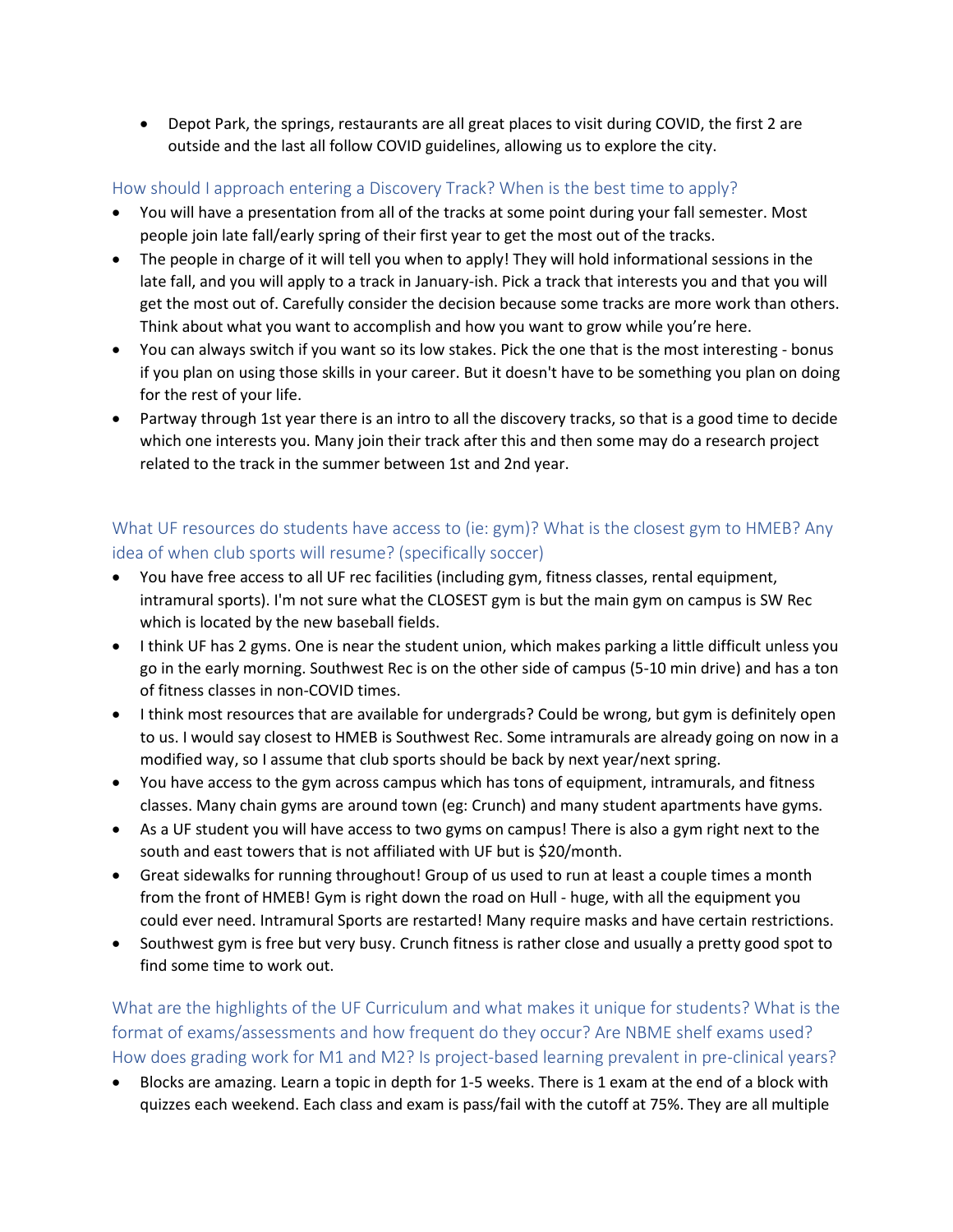choice except for anatomy (anatomy is part of Intro to Clinical Med which is longitudinal throughout pre-clinical years so there is an exam every 1-1.5 months). Exams can be 25-80 questions. There are open book, open note quizzes every non-exam weekend for courses to help gauge where you are in your studies. Grading for M1 and M2 is completely pass/fail! The cutoff for passing is 75%.

- Biggest highlight is patient presentation: the opportunity to see the disease process you're learning about in a living person - fosters empathy and understanding (there is a patient behind EVERY diagnosis!).
- Exams are multiple choice, LAC has in-person assessments. Grades are pass/fail for M1&2. NMBEs are used for clerkships. Grades are based on clinical evaluations
- Academically, the curriculum is set up very well to make sure we get enough repetition of content to really understand it all well like learning foundational concepts first then applying them to systems. Anatomy is a two-year curriculum that you are learning alongside each system so you can better connect the knowledge.
- Each course/block is about a month. Weekly quizzes help us keep up with the material. We have two exams for every "block" on the same day as there are two courses running together. One is mostly all the science including physiology and pathology. The other is more clinical like imaging, physical examination, anatomy, ethics. Everything is pass/fail! A great thing is that if one does fail an exam, they have the chance to "remediate" the exam to learn/perform better.
- NBME shelf exams are used for all rotations in M3 and many rotations in M4 year, and are usually worth 15-20% of your grade for that rotation. In M1 and M2 year, the majority of your grade is derived from your final exam score, made of questions written by the course directors. We meet up in groups for Problem Based Learning (PBL) at least once per course in M1 and M2 year. The one exception to this is during your neuroscience block (2nd year) where you will take the Neuroscience NBME. During 3rd/4th year, you will take a NBME shelf exam for each clerkship (peds, internal medicine, etc.). Grading for the first 2 (pre-clinical) years is pass/fail. Grading for the last 2 (clinical) years is letter graded (A, B+, etc.) based on evaluations, shelf exams, and more.
- Highlights: early patient experiences! Like patient simulations and preceptorships. Exams are done at the end of each block for sure (sometimes there is an exam at the halfway point too if it is a longer block) and then there is an NBME shelf exam at the end of each clerkship in the clinical years. Project based learning isn't too common, just occasionally.
- Lots of anatomy in the first two years of medical school, more than many other medical schools! There are 1-2 final exams in each "block" during the first two years of medical school, which typically occur about 1-2 months apart. This is great, because it means you're not feverishly studying at all moments of the day. If you have a 4 or 5-week block, that means you probably have some built in downtime toward the beginning of the block where you can be more leisurely with your study routine and decompress with your friends/family/support network before your next exam feels like it's around the corner. During the first two years of school, the NBME subjects exam was only used during our Neuroscience systems course, although this might have changed? (I'm a rising MS4 in the Class of 2022). During third year, each clinical rotation (OBGYN, surgery, peds, etc) ends with a shelf exam on the last Friday of the rotation.
- Grading for M1 and M2 is a true pass/fail grading system, meaning there is really no metric that will be on your transcript from the first two years of medical school if you pass every course. And even if you don't pass, you can always remediate the course, which then absolves the "not pass" from your record and no one will ever know that you had to remediate in the first place! In a nutshell, this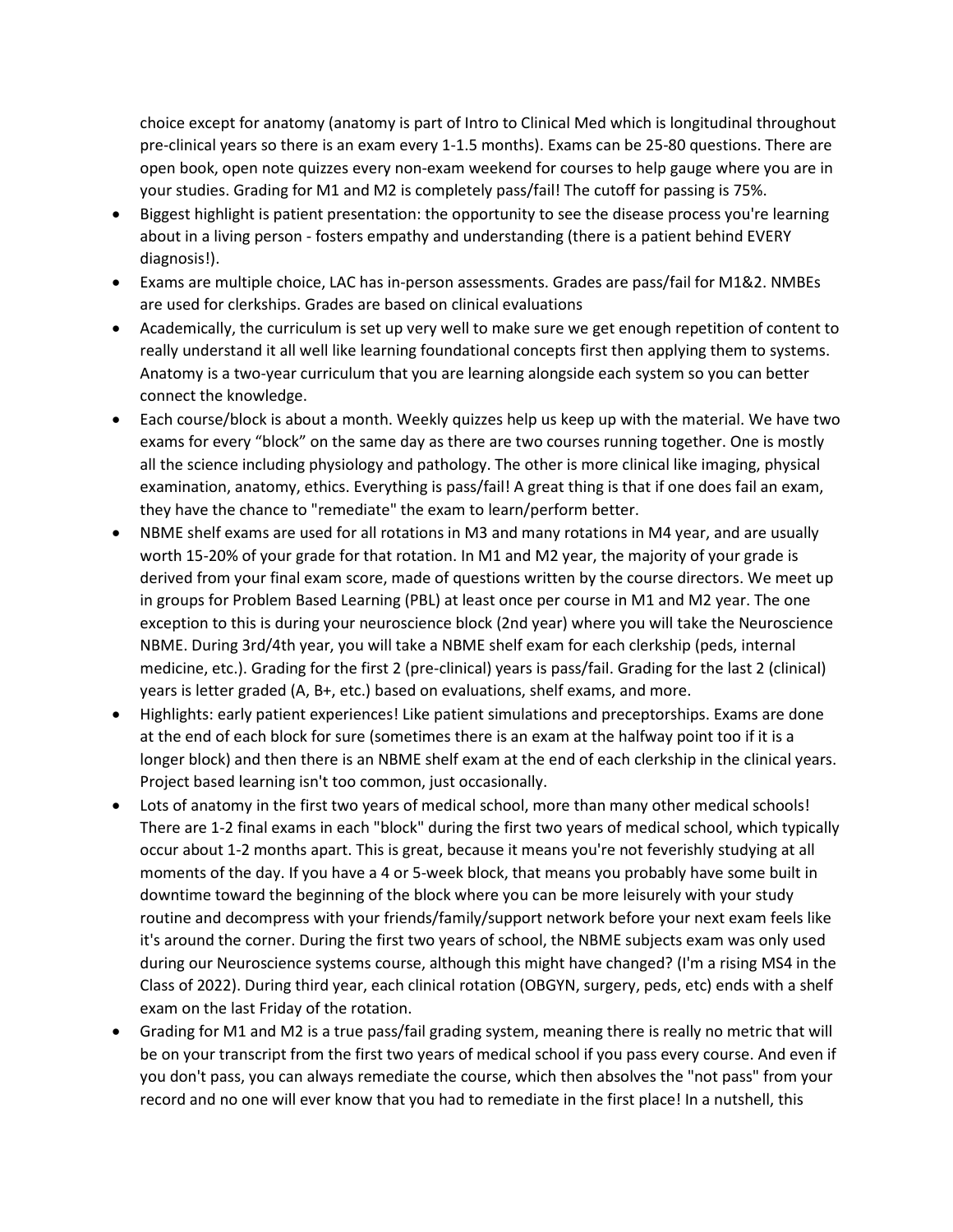makes for a much less stressful first two years of medical school than schools that grade and rank their students from the jump.

- Some project based learning is incorporated into the pre-clinical years, but most of the curriculum is individual-focused, although many learning activities take place in a group setting/with your Collaborative Learning Group (CLG).
- Pass/Fail (75% being a passing score) curriculum is a highlight that especially allows for collaboration between students because of the lack of competition to be the "highest ranked." Practicals for anatomy are in person though and are short answer. The NBME is used at the end of 1st year and is not for a grade but allows us to see our learning progress so far.
- P/F pre-clinical years is huge. Especially with Step 1 P/F I think will allow for a smooth transition to medical school and make life a lot easier. Step 2 will become more important later on but that is okay. NBME shelves are used during third year which is the norm around the country. The preclinical exams are in house exams.
- Preclinical years are P/F: 75% on the exams and overall cumulative 75% score with your weekly quiz grades included, so you may score below 75% on a weekly quiz so long as your overall grade is above a 75%. Most courses have 1 exam at the end of the block (usually 4 weeks) except for longer courses like Foundations of Medicine (4 exams) and the longitudinal Introduction to Clinical Medicine which also has 4 exams.
- One of the really strong parts of UF's curriculum in my opinion is our longitudinal anatomy. Your first semester gives you a great overview of anatomy via prosections, and then in the following semesters, you will dive deeper into each organ system through dissections during systems curriculum. This approach really helps with long term retention of anatomy and gives us a really strong foundation going into 3rd year clerkships. As far as exams go, you generally have 1 final per block in your core course plus an anatomy practical and a written exam in Introduction to Clinical Medicine (ICM). For example, we are in Cardio right now, so we have 4 weeks of class ending with a final cardio exam, an anatomy practical, and an ICM written exam. During systems, ICM also focuses on the same system, so in cardio, our ICM exam will focus on things like cardiac imaging, cardiac physical exam, etc. So generally 2-3 exams per month but they will be grouped together within a 1-2 day period. Anatomy practicals are free response and all of our other exams are multiple choice. Grading in M1-M2 is true pass/fail. This means you need to get at least a 75% in the class overall as well as at least a 75% on each exam. (ICM exam goes by combined score so if you have an anatomy practical and a written exam, anatomy is usually 40% of the grade and ICM written is 60% and you only need to get a 75% average between the two).

#### <span id="page-22-0"></span>In what ways does UFCOM support first generation and low-income students?

- Financially: scholarships and financial aid I received an out-of-state tuition waiver and a couple random scholarships. There is also a ton of support and channels to find students with similar backgrounds to speak with.
- Financially, physically, emotionally...there is a great support system for first gen and low-income students and opportunities to mentor others who are similar as we navigate this unchartered territory!
- In short, there are many offices centered around supporting students especially first gen, low income, underrepresented, etc. (Office of Diversity and Inclusion, Admissions, Financial Aid, etc.), as well as certain aspects of the curriculum that are designed specifically to support us as students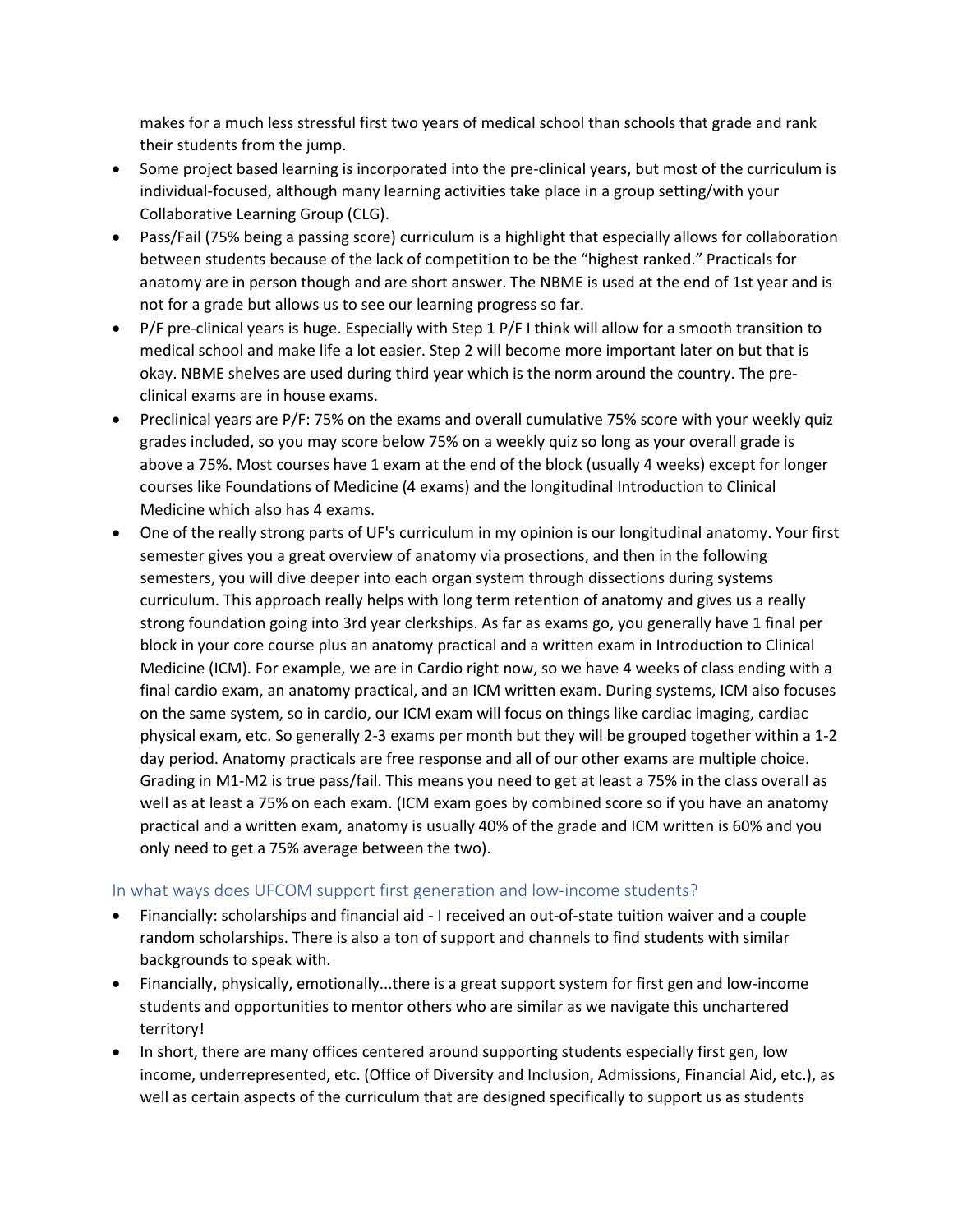through medical school (CLG groups, pass/fail curriculum, student-led review sessions, etc.). However, the most important thing for me is that literally everyone who is involved in UFCOM as an administrator, faculty, and staff is constantly looking for ways to improve on what they are doing and looking for ways to better support us as students. They are not only receptive to student feedback, but actively seek it out and implement changes as quickly as possible. There have been times that we have asked for specific lectures/topics in courses and they have been able to add them into the curriculum for us. I think this mindset of "what can we do better" even when they are already going great things is what will allow us to continue to move forward rather than becoming stagnant, which is so important.

### <span id="page-23-0"></span>What does interdisciplinary and/or interprofessional experience look like at UF (such as working with students and/or faculty from different colleges or areas on campus)?

- There are two wonderful projects during preclinical years. In first year, there is Putting Families First where you are assigned a group that could include students from UF's nursing, dentistry, PA, pharmacy, veterinary, public health, etc. You're assigned a family for the year that you help support and come up with a useful resource/project for their health. In second year, there is Interprofessional Learning in Healthcare where you are again assigned a group and work on approaching and analyzing patient cases together.
- We also have opportunities to learn from the other health professions when we shadow/on preceptorship.
- Equal Access Clinic has students from PA and Pharm as well as specialty nights with PT/OT.
- Many opportunities to work with students from different colleges, especially at EAC and during clinical years. You really get a multidisciplinary training and approach to patient care.
- The Interprofessional Learning in Healthcare (IPLH) course is great for cross-college work and communication
- In your MS1 and MS2 years you will work with other professional students as part of a group that does several sessions together. It's nice because then when you are in the hospital you know some of the other disciplines already. Also, Equal Access Clinic includes other professional schools including PT, OT, dental, and pharmacy.

# <span id="page-23-1"></span>What opportunities are there to explore different specialties and have clinical exposure before third year? What global health opportunities or externships are (normally) available?

- Preceptorships are the main way this is accomplished prior to 3rd year. You'll have 3 separate preceptorships in which you'll spend 1-2 weeks on service with a physician. The first is primary care based (IM, FamilyMed, or Peds) and the second two are open to any and all specialties.
- Shadowing and preceptorship gives us a lot of opportunities to see every specialty even those we may not have rotations in later on. There is a global health equities discovery track and interest group for global health. Before Covid, there were trips during spring break and summer to travel to Haiti, the Dominican Republic, and a few countries in South America where we would treat patients. Hopefully this will come back soon!
- Lots of space to explore, 3 Preceptorships for 1 week each, any shadowing you want, lectures with physicians from tons of specialties who love to answer questions, guest CLG lectures from residents.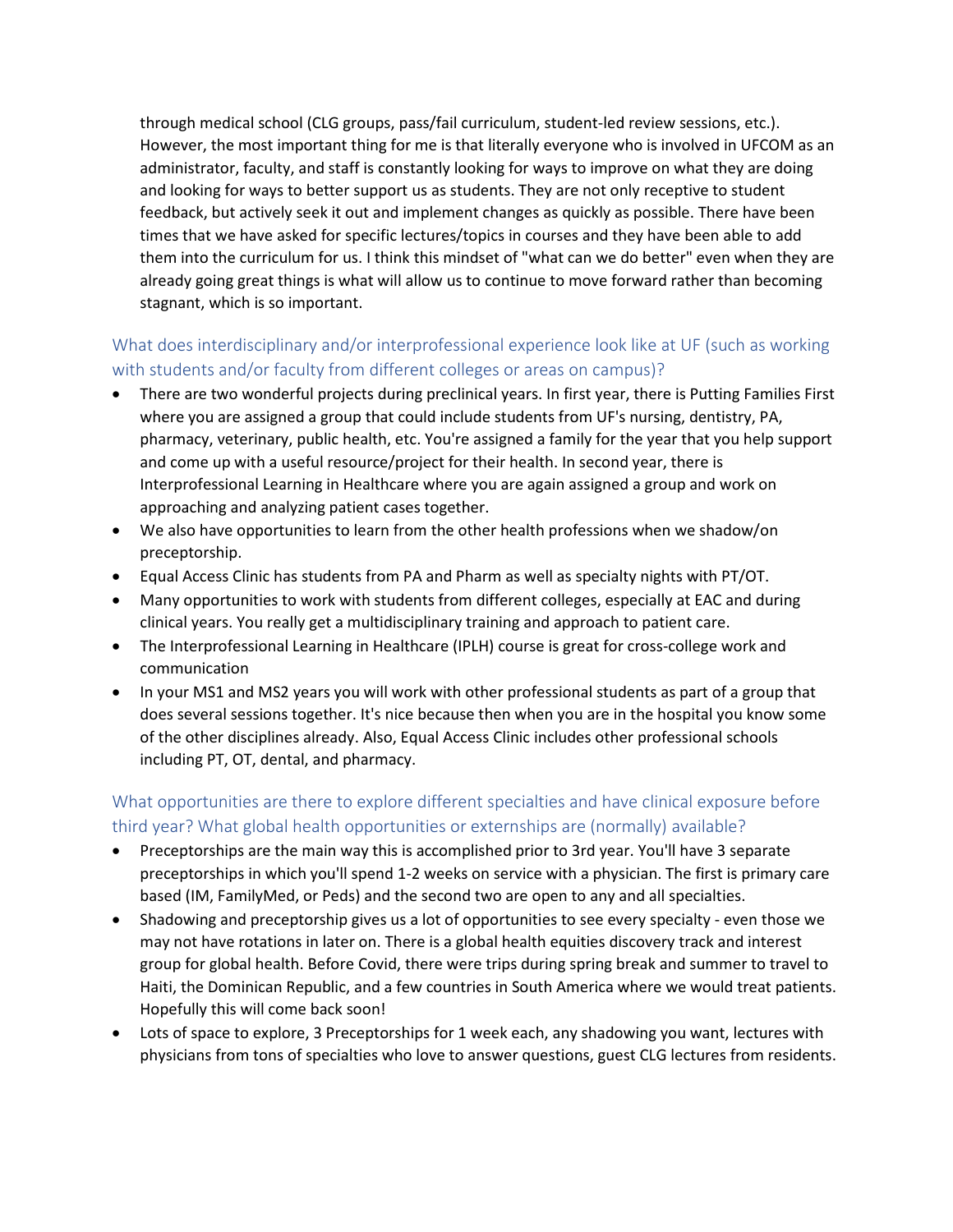- Preceptorships and just reaching out to physicians for shadowing will allow you to see whatever you choose! The medical mission trips also occur almost every spring (pre-covid) and are great opportunities to get involved in global health.
- There are usually medical mission trips to Dominican Republic, Mexico, Guatemala, Ecuador.

<span id="page-24-0"></span>What resources are provided to students (ie: computer/tech, study materials, printing)? What should we purchase before school to be best prepared (clothing, tech, supplies, etc)?

- I have been quite a fan of the iPad I purchased before school started (although I still have my 4+ old laptop from undergrad. I know some people decided to buy a new laptop that doubles as a tablet instead). If you're out of state I highly recommend a cheap rain jacket and boots. Controversial, but I also HIGHLY recommend a pair of crocs for everyone. Super comfy, lots of color options, and once you try them you can never go back.
- You should have a laptop/computer and maybe a smart phone. Some people will buy an iPad. These items are not provided by the school, but financial aid can be adjusted to cover these items. Printing is free (100 pages per semester). Study tools are free on Dropbox, and you typically do not need many outside resources. If you would like subscriptions to other resources (question banks, or textbooks), you will need to pay for those but discounts are often offered at certain times through UFCOM. I recommend making sure you have a fair amount of nice, business casual clothes for LAC, patient encounters, events.
- 100 pgs printing free (you won't use it), dropbox access with SO MUCH stuff (videos, textbook pdfs, previous students outlines, anki decks, etc).
- DO NOT buy textbooks before class starts. You probably won't use it. Many are available in the quiet lounge from previous students. You should have a good laptop. A lot of people like having a tablet for taking notes. Pro tip: get an ergonomic laptop stand so you don't look down while working (neck pain happens fast). You should have some clinic-appropriate clothes (with shoes that are comfortable). Get a badge reel and you should buy a penlight.
- Buy a laptop. That's all you need for tech.
- Free printing and endless study resources on the drop box. Classes many times organize group codes to get discounted things. As far as prep, a reliable laptop is really the only necessity.

### <span id="page-24-1"></span>Is a car necessary for Phase 1 of the curriculum? At what point do you absolutely need a car? Is public transportation reliable and/or are most things walking distance if you live close to campus? Is it convenient to park on campus?

- In my opinion, you absolutely need a car for 3rd year. I know people who have been able to work around this, but I think it would add a lot of stress to an already busy schedule. It's easy with inpatient rotations if you live close to the hospital, but many outpatient facilities are a 5-10 minute drive away at least depending on where you are assigned. There is usually a way to minimize this if you are in a situation without a car, but definitely not ideal.
- I live a 10-15 minute walk from campus and do not park on campus. Instead I bike or walk. The bus system is also useful if the weather isn't great! I rarely needed to use my car on inpatient rotations. Like I said above, however, there will be times that you need your car for outpatient facilities.
- You can technically get away without having a car, a few of my classmates don't and seem to do just fine. However, a car is very helpful to get groceries, allow you to live further from campus/have more housing options, and helps the commute for preceptorships.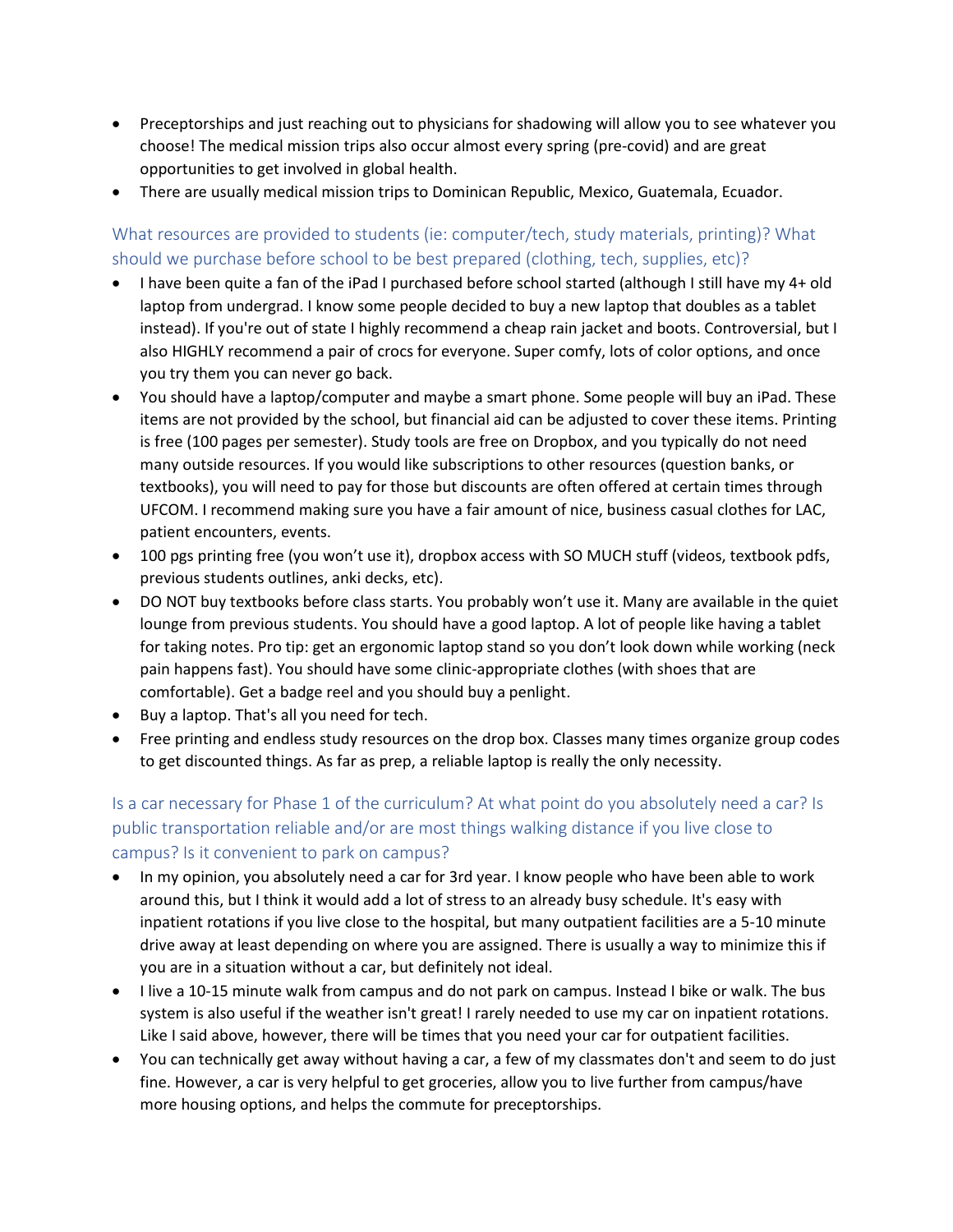- Parking on campus is not the most convenient option. The walk from the commuter lot is about the same as the walk from some of the nearby apartments. Public transport is very reliable and free if you are a UF student— most buses stop right in front of the hospital and the med school. A car is not necessary, especially because the buses go everywhere you would need to go. The only time this might be a concern is for preceptorship (not all of them are in Gainesville and while you do get to choose, you have to choose based on your randomly assigned number. The people in charge are pretty good about helping carless students navigate this though!)
- I walk to school (I live at Wildflower). There are a couple of apartments that are walkable. Many are bikeable. Gainesville has a great bus system that you get free access to as a student. You don't need a card for pre-clinical years EXCEPT for preceptorships (which a good fraction are not at Shands) and grocery shopping.
- Parking on campus isn't great. The parking lot you get a pass to is about a 15 min walk away from HMEB. If you are thinking about possibly not getting a car, a scooter could be a better option. They are under \$1000 and the scooter parking is half the distance from HMEB.
- At no point do you need a car. Most people get one by third year but you could uber or get rides from classmates to most things. There are buses but they're not super used around town, more so just from campus to home. Many people bike or walk! *(Staff note - the Dean of Student Affairs says access to vehicle transportation by 3rd year is a must to get to outpatient practices and Jacksonville)*
- Car is not necessarily needed during preclinical years. If you live in close proximity to UF (Wildflower, Williamsburg to name a few), you can easily walk to campus daily or take a bus. As a UF undergrad alumni, RTS is a very reliable bus system. I took it throughout my undergrad years. A car is probably needed during the clinical years (although there have been several classmates who have made it without). You can park and walk from several parking garages with a purchased decal.

<span id="page-25-0"></span>What is one thing at UF that has really helped you and you are grateful to be a part of? Is there anything you wish you utilized more, were more involved with, or wish you knew before arriving? Tips to succeed academically and professionally as a first year? How long does it take to adjust to the speed and rigor of material?

- CLG!!! I love my group and my attending. They are the support system I didn't know I would need.
- Don't freak out. It is totally okay to be 1-3 lectures behind as long as you are staying on top of understanding the material of each lecture as you go. I use anki to make sure I am not forgetting info from previous lectures. Your study strategies will change as you go and that is normal. You have to start being okay feeling like you're drowning. You get used to it. Then you get more efficient. By 3 or 4 months in I was able to have time at the gym and meal prep and do weekends at home and maintain my close relationships and sleep 9 hrs/night. It is possible. You just learn how to juggle. You will feel like the world is on fire every once in a while, but that's okay - you learn.
- I LOVE my planner. It helps me see what my day will look like and which lectures I've watched/reviewed.
- Do NOT dump every piece of info after an exam. You can relax and stop reviewing details but the general concepts and common diseases keep coming back. Understanding = better than memorizing
- You should identify a student in the classes above you and meet with them to answer such questions. These students are your best resource.
- Adjusting is very person dependent. Recognize that balance is important and the pass/fail structure allows you to not over-stress. Remember that medical school is a privilege and enjoy the ride from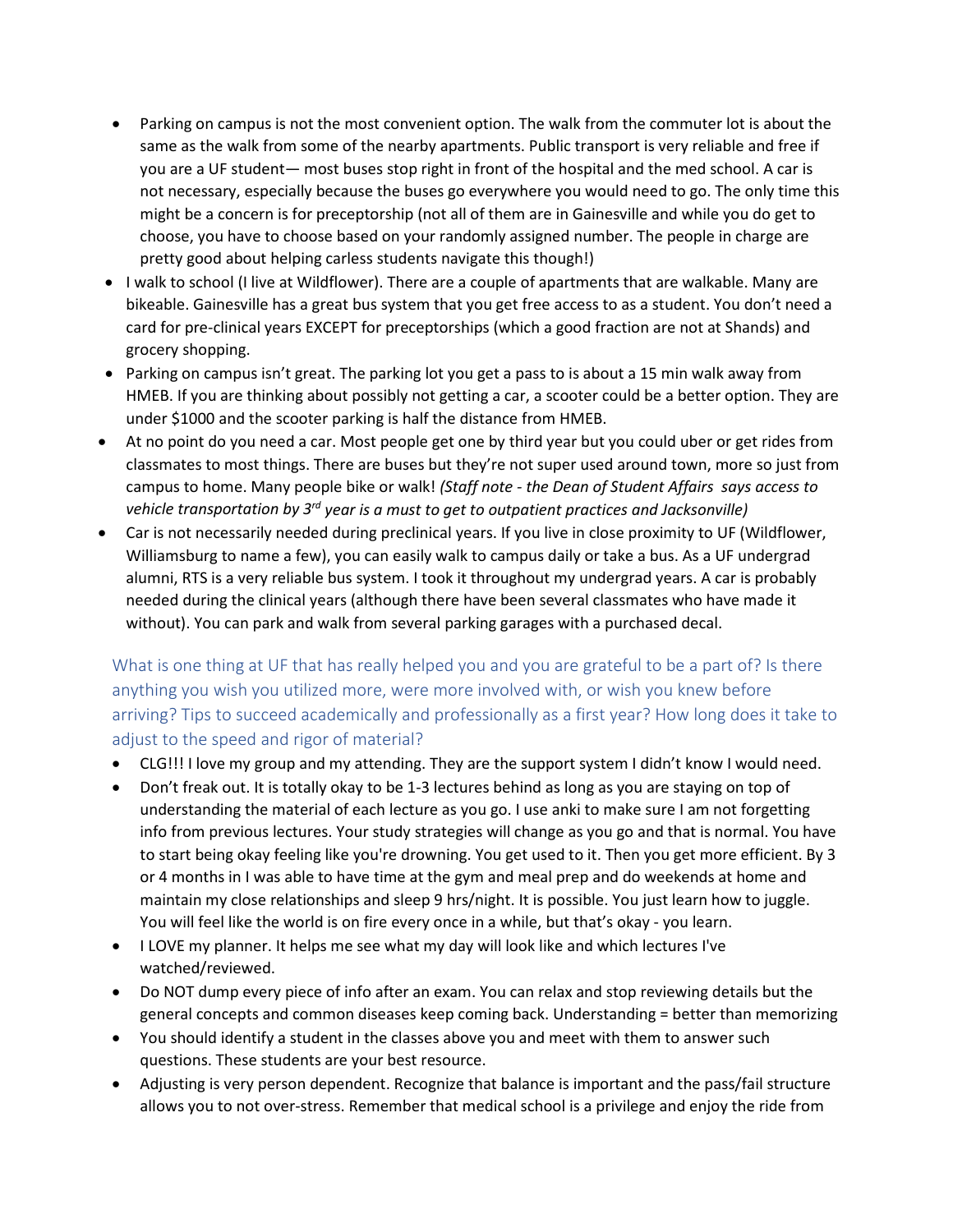beginning to end. You will have great experiences and not so great experiences throughout life, remember to focus on good and learn from the bad. Your patients will be so appreciative of the knowledge you have gained one day! (That day is probably sooner than you think :))

• I wish I started Physeo and other outside resources earlier.

<span id="page-26-0"></span>What developments in the program do you expect in the next few years and which one are you most excited about? How do you see Dean Koch's exciting new changes impacting us?

- The inclusion of telehealth/medicine in the learning curriculum. With COVID-19 pandemic, I don't see this aspect of healthcare going anywhere and I think UF is doing a good job trying to ensure they have culturally competent, patient centered physicians even over video!
- I'm most excited to see how the new classes can use the VR experiences in anatomy to expand their learning.

<span id="page-26-1"></span>What is cost of living like in Gainesville and what are some good ways to cut back on costs in medical school? On average, how much do students spend? How do most students pay for school?

- Great cost of living. Depending on housing priorities, you can save a lot. Housing can be expensive closer to campus (such as Wildflower or the Bartram) or less expensive depending on what you think is important for you to have.
- I would say comparable to any college town. The best way to cut down on costs is to start the apartment/home search as early as possible! There are definitely more affordable options that are near campus but I would recommend giving yourself enough time to look, find a roommate if you so wish, and to sign a lease.
- I would say practically all of my expenses are paid with student loans. It's a sucky but necessary evil but I would say 90% of us will have at least some loan debt so you won't be alone.
- Shop around for apartments based on budget and priorities. Do you want to live closer and pay more, live further away and pay less, or in the middle with a really nice apartment and pay the most. It all depends on many factors so if you want to save money, I recommend living a little further away if you can and having a roommate. I personally pay 600/month on rent/utilities (split with one other person), but I live further away from HMEB (in walking distance of shopping/stores though). For comparison, I have friends that live in walking distance of school but pay 700-800/month on just rent (split with roommates). Unless the student comes from a very very wealthy family, they pay for school with loans and scholarships. UF gives scholarships to those in need/those that demonstrate great merit, but you more than likely will need to take out student loans through UF, especially since it is not recommended to work while attending medical school. Gainesville is generally pretty affordable overall!
- Loans are the reality of paying for school. You can decrease the cost of living with where you live, but be careful not to sacrifice your quality of life. Gainesville is relatively cheap. Most people have roommates that are other med students. Monthly rent ranges from \$600-1200 per month depending on number of roommates you have, how close you are, and how nice the apartment is.
- I paid \$895 for a 1/1 that was bike-able from campus and \$750/\$1000 to share a walkable 2/2 from campus. Good ways to cut back on costs depend on what you value and decide is okay for you to cut back on - do you want to save on groceries, going out to eat, drinks, living? There's a lot of resources in the dropbox so I never really payed for books throughout medical school unless it was something I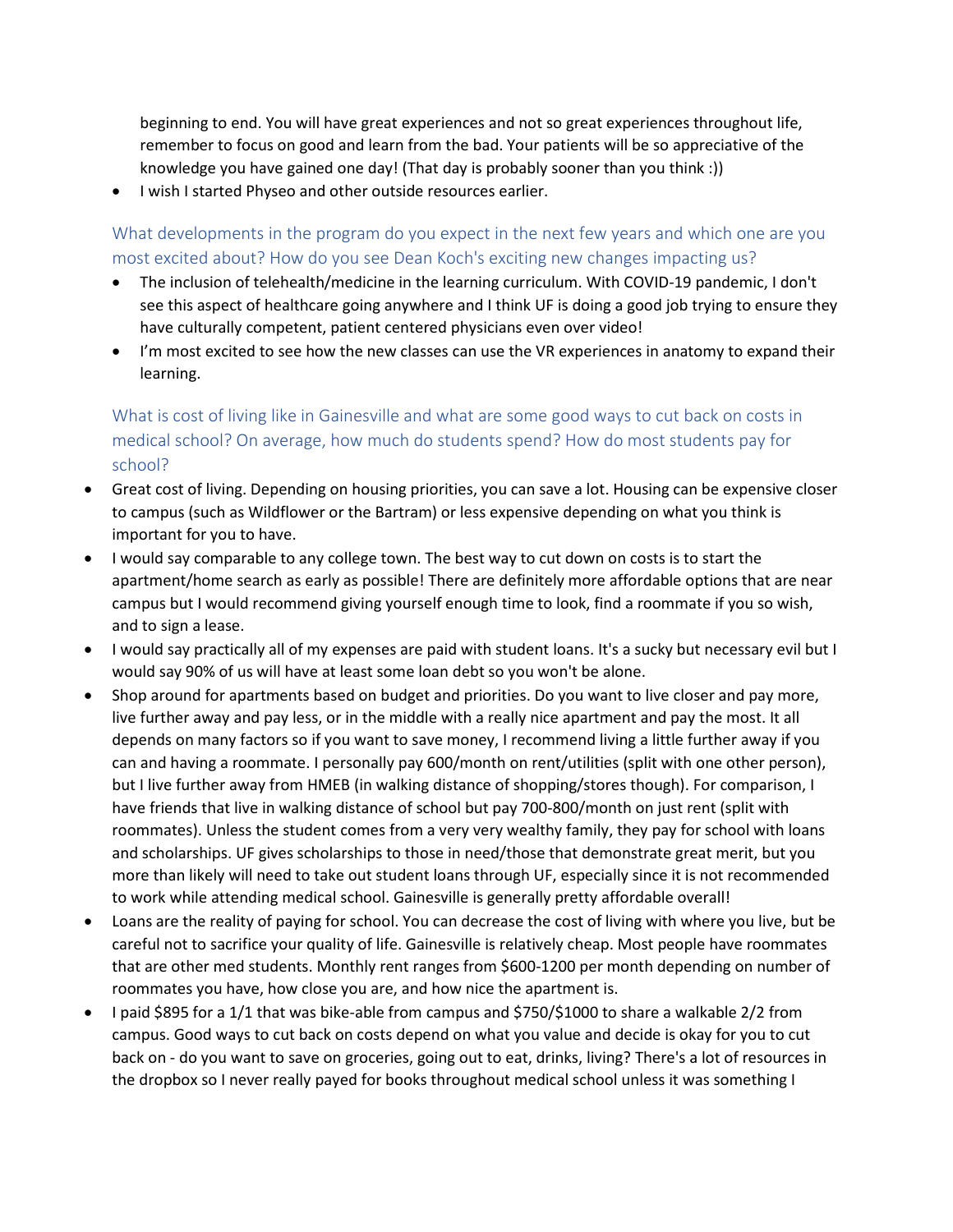genuinely wanted. I don't have as strict of a budget as I should and spend probably \$800/mo on life/groceries/etc. and \$895/mo on rent. Most students pay through loans.

- Most people have loans as their main or only source of income. Gville is cheap! My rent was never over \$800/month including utilities, and this year I'm only paying \$600 total. That's the biggest way to cut down IMO! I also found meal prepping to be helpful because I cooked on Sunday for the week and only bought food for those meals + some snacks so never wasted anything. Also, an "expensive" bar in Gville has like \$8 cocktails, so going out is way less expensive than other cities. My monthly expenses including rent were maybe \$1500 max. Usually less, and I don't think I really lived that cheaply at all! I just did what I wanted to, Gville is just cheap! Also, there are some really great thrift and consignment stores that I primarily shopped at which saved money (Sandy's, Flashbacks, etc).
- Cost of living is very reasonable. Cut back on costs by preparing meals at home and avoiding Starbucks! Spending varies, especially during residency application season and paying for board exams (costly, but unavoidable). Applying for scholarships and hometown grants can go a long way!
- Cost of living is very reasonable. I have one roommate and we each pay \$550/month for housing, plus some for utilities. We live very close to the school in Williamsburg Village. There are options that are both cheaper and more expensive in comparison though, it also depends on if you are alone or with roommates. Cutting back on costs is much easier with at least one roommate, and then living close to school meant I could walk and I spend very little on gas.

### <span id="page-27-0"></span>What is the culture both amongst peers and between faculty and students?

- Faculty are very good with students. Many of them introduce themselves with their first name. They know we will be rotating, maybe doing residency, and maybe working with them in the future. They are welcoming to students.
- Very welcoming environment and encouraging culture is evident throughout all four years.
- I think I would describe it as familial and respectful. I feel part of a brilliant group of upcoming physicians and I would support any of my classmates in their endeavors. Faculty are also generally open to any question, willing to teach, ready to help you learn the most you can from each rotation.
- The culture at UF COM is relaxed and informal, which was important to me in choosing a medical school. I'm glad we aren't required to wear business casual most days. I genuinely like forming professional friendships with faculty and am happy to run into professors from prior courses and catch up, much different from undergrad when your professors would not recognize you. The relaxed, fun, welcoming culture was my primary reason I came to UF COM.
- So much collaboration and support and willingness to reach out and help in anyway needed. Very friendly environment
- Really personable, you can talk to or reach out to anyone and they will help you along the way and also have genuine interest in you and your well-being. Peers are all very friendly and the P/F during the first 2 years is important in permitting that.
- Depends on department. Some specialties are known to be more casual and some more formal.
- I personally think that faculty here at UF are supportive, open and willing to help us if we ever need anything. I think they do a great job of making us feel comfortable to voice our opinions and reach out for help when we need it.
- For peers I'd say that the defining characteristic is that we truly are a family. Especially during the preclinical years (years 1 and 2), we share resources, work together in all kinds of groups, and find our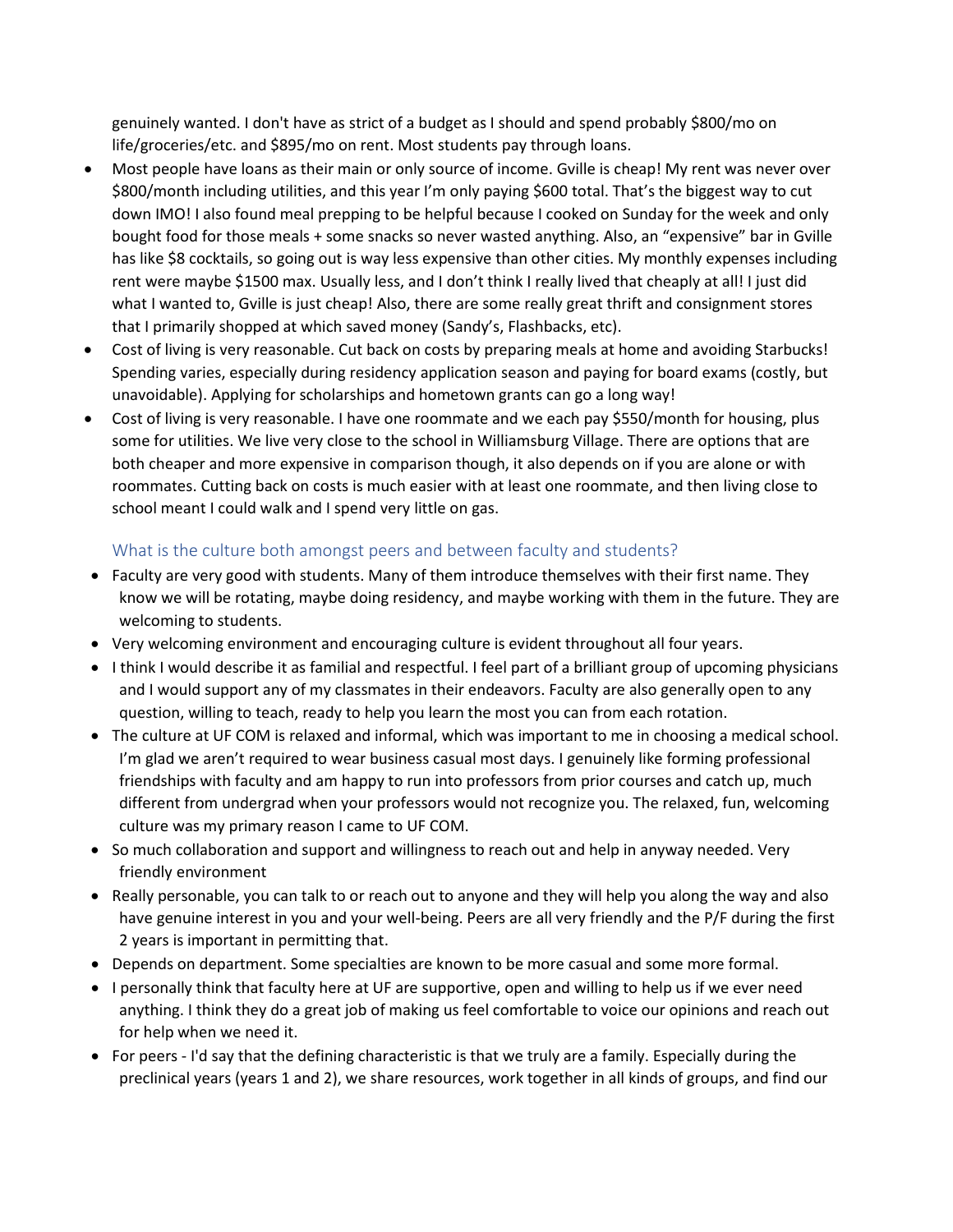support groups outside of the academic setting. After being here for 4 years for undergrad, I thought it would be impossible to start over with a new group of people, but I truly have found my family.

- Super friendly, which I really enjoy. The faculty really makes an effort to get to know each of us and help us out wherever they can. The peer interactions are also always really friendly which I think is in part due to the pass/fail curriculum because people don't feel like they are competing against each other all the time.
- Prior to covid, the culture amongst peers was collaborative and friendly. I'm sure it's still the same, it just feels a little more isolating due to the pandemic. I've never felt any sort of malevolent competition with my classmates. The majority of the faculty I've encountered have been very kind.
- Culture of inclusivity and academic excellence. Looking to make everyone succeed in what their career goals are.
- The culture at UF is very supportive both amongst peers and faculty. Your CLG (small group), which includes an attending physician and several other classmates, will be a source of support during your first few weeks at UFCOM and will continue throughout your 4 years.
- The culture is very friendly. No one will knowingly exclude you or not help when it comes to schoolwork. We have a culture of collaboration and are willing to help each other out all the time. Faculty are always available to answer questions and respond well to feedback.
- UF is one big family. Faculty and students all exist on one team striving to ensure that every student graduates.

# **Our faculty have responded to the following questions:**

<span id="page-28-0"></span>What are the plans for in-person classes and clinical opportunities in lieu of COVID-19 next year? When should we expect to know the format of classes? What will precautions look like next year if vaccination targets are met, and if they are not?

• Based on the Provosts March 2021 email, for the Fall 2021 semester, the UF COM intends to return classes back to their pre-COVID format. The same holds true for clinical education. That being said, an unexpected turn in the pandemic can alter these plans.

<span id="page-28-1"></span>What resources and assistance are available to help UF COM students best ensure they do in fact match, especially for competitive specialties? Are any changes to services/resources anticipated in light of changes to Step 1 and 2? What resources does UF have for students who do not happen to match? Could the "prestige" of UF COM put students at a disadvantage in relation to some other schools when applying to residencies since Step 1 is moving Pass/Fail and school prestige might carry more weight?

With STEP1 being P/F, I see this as an opportunity for students to demonstrate excellence in other areas that are of interest to them. This may include research, service, medical humanities, etc. At the end of the day, Residency Program Directors are looking for students that are active rather than passive.

#### <span id="page-28-2"></span>How does UF work to prevent/stop mistreatment, if any, of students during rotations?

• We take this very seriously. Mistreatment is simply not tolerated at any level, and swift action is taken to protect the student and ensure that offending parties are disciplined as needed - including